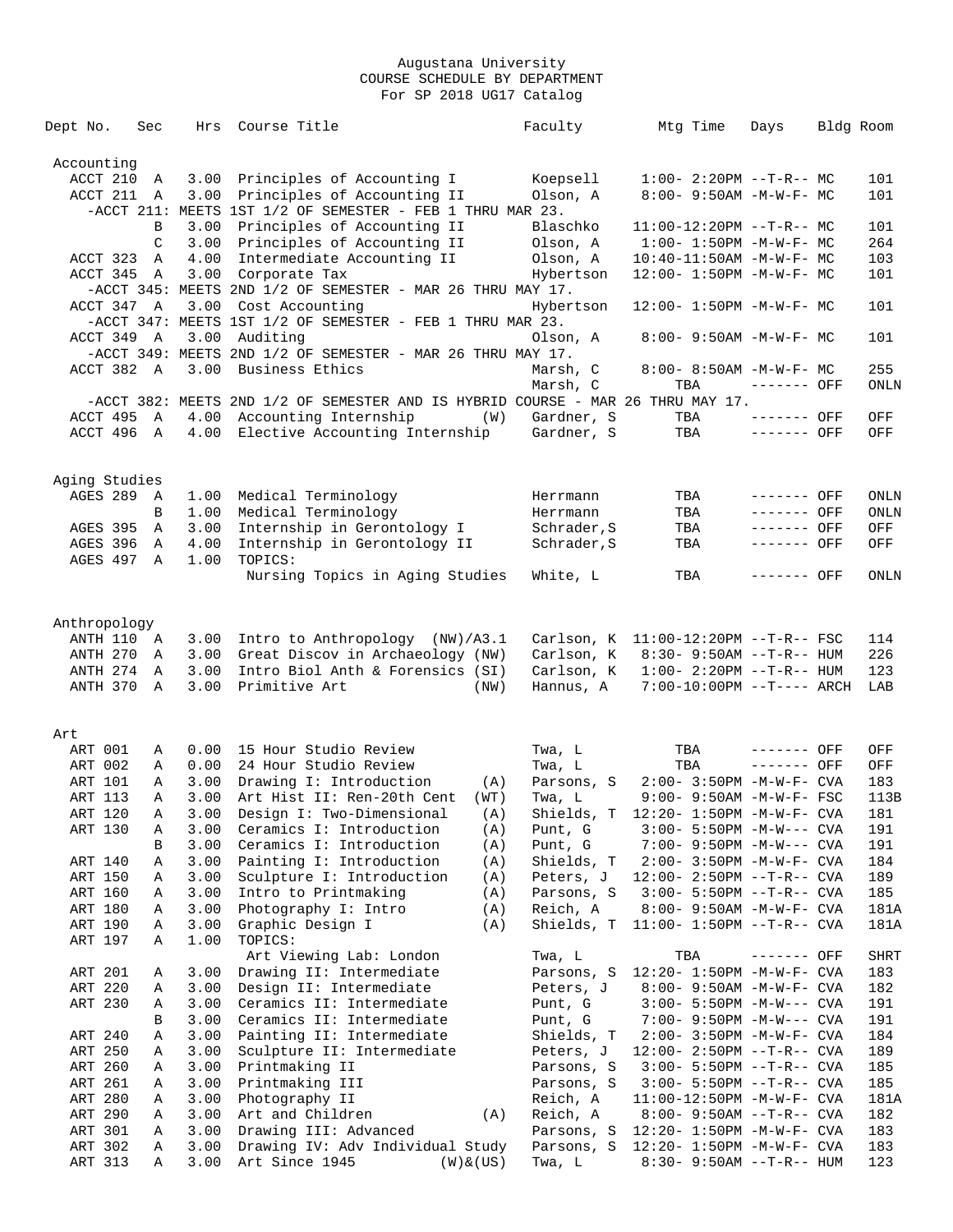| Dept No.               | Sec    | Hrs          | Course Title                                                       | Faculty                | Mtg Time                                                    | Days                       | Bldg Room  |
|------------------------|--------|--------------|--------------------------------------------------------------------|------------------------|-------------------------------------------------------------|----------------------------|------------|
| ART 321                | Α      | 3.00         | Graphic Design II                                                  | Shields, T             | $11:00 - 1:50PM -T-R--CVA$                                  |                            | 181A       |
| ART 326                | Α      | 3.00         | Graphic Design IV                                                  | Shields, T             | $11:00 - 1:50PM -T-R--CVA$                                  |                            | 181A       |
| ART 330                | Α      | 3.00         | Ceramics III                                                       | Punt, G                | $3:00 - 5:50PM -M-W---$ CVA                                 |                            | 191        |
|                        | B      | 3.00         | Ceramics III                                                       | Punt, G                | 7:00- 9:50PM -M-W--- CVA                                    |                            | 191        |
| ART 331                | Α      | 3.00         | Ceramics IV                                                        | Punt, G                | $3:00 - 5:50PM -M-W---$ CVA                                 |                            | 191        |
|                        | B      | 3.00         | Ceramics IV                                                        | Punt, G                | 7:00- 9:50PM -M-W--- CVA                                    |                            | 191        |
| ART 340                | Α      | 3.00         | Painting III: Advanced                                             | Shields, T             | $2:00 - 3:50PM - M - W - F - CVA$                           |                            | 184        |
| ART 341                | Α      | 3.00         | Painting IV: Adv Individ Study                                     | Shields, T             | 2:00- 3:50PM -M-W-F- CVA                                    |                            | 184        |
| ART 350                | Α      | 3.00         | Sculpture III: Advanced                                            | Peters, J              | $12:00 - 2:50PM -T-R--CVA$                                  |                            | 189        |
| ART 351                | Α      | 3.00         | Sculpture IV: Adv Individ Study                                    | Peters, J              | $12:00 - 2:50PM -T-R--CVA$                                  |                            | 189        |
| ART 360                | Α      | 3.00         | Printmaking IV                                                     | Parsons, S             | $3:00 - 5:50PM -T-R--CVA$                                   |                            | 185        |
| ART 361                | Α      | 3.00         | Printmaking V                                                      | Parsons, S             | $3:00 - 5:50PM -T-R--CVA$                                   |                            | 185        |
| ART 380                | Α      | 3.00         | Photography III                                                    | Reich, A               | $11:00-12:50PM -M-W-F-CVA$                                  |                            | 181A       |
| ART 395                | Α      | 4.00         | Internship                                                         | Twa, L                 | TBA                                                         | ------- OFF                | OFF        |
| American Sign Language |        |              |                                                                    |                        |                                                             |                            |            |
| ASL 111                | Α      | 3.00         | American Sign Language II<br>(L2)                                  | Gundersn, C            | $1:00-2:20PM -T-R--MC$                                      |                            | 201        |
|                        | В      | 3.00         | American Sign Language II<br>(L2)                                  | Steen, C               | $1:00 - 1:50PM - M - W - F - MC$                            |                            | 201        |
|                        | C      | 3.00         | American Sign Language II<br>(L2)                                  | Steen, C               | 12:00-12:50PM -M-W-F- MC                                    |                            | 201        |
|                        | D      | 3.00         | American Sign Language II<br>(L2)                                  | Gundersn, C            | $11:00-12:20PM$ --T-R-- MC                                  |                            | 201        |
|                        | Е      | 3.00         | American Sign Language II<br>(L2)                                  | Bergeron               | $8:30 - 9:50AM -T-R-- MC$                                   |                            | 201        |
| <b>ASL 211</b>         | Α      | 3.00         | American Sign Language IV                                          | Steen, C               | 2:00- 2:50PM -M-W-F- MC                                     |                            | 201        |
|                        | B      | 3.00         | American Sign Language IV                                          | Steen, C               | $9:00 - 9:50AM - M - W - F - MC$                            |                            | 202        |
| ASL 397                | Α      | 3.00         | TOPICS:<br>The Power of Empowerment                                | Dyce, M                | $6:00-8:50PM -M--- MC$                                      |                            | 201        |
|                        |        |              |                                                                    |                        |                                                             |                            |            |
| Athletic Training      |        |              |                                                                    |                        |                                                             |                            |            |
| AT 315                 | Α      | 2.00         | Administration in Athl Training                                    | Day, J                 | $8:00 - 8:50AM - M-W---$ ELMN                               |                            | 230        |
| AT 468                 | Α      | 1.00         | BOC Preparation                                                    | Gerry, B               | $11:00-11:50AM$ --T-R-- ELMN                                |                            | 230        |
| AT 495                 | Α      | 4.00         | Athletic Training Internship II                                    | Rinne                  | TBA                                                         | ------- OFF                | OFF        |
|                        | В<br>C | 4.00<br>4.00 | Athletic Training Internship II<br>Athletic Training Internship II | Bortschllr<br>Lindberg | TBA<br>TBA                                                  | ------- OFF<br>------- OFF | OFF<br>OFF |
|                        |        |              |                                                                    |                        |                                                             |                            |            |
| Augie Access           |        |              |                                                                    |                        |                                                             |                            |            |
| AUAC 011 A             |        | 3.00         | Employment Attainment                                              | Davis, C               | 11:00-11:50AM -M-W-F- MC                                    |                            | 220        |
| AUAC 013               | A      | 3.00         | Employment Internship 1                                            | Lamb                   | TBA                                                         | ------- OFF                | OFF        |
| AUAC 015<br>AUAC 031   | A      | 3.00<br>3.00 | Employment Internship 3                                            | Lamb<br>Davis, C       | TBA                                                         | ------- OFF                | OFF<br>220 |
| AUAC 050               | Α<br>A | 3.00         | Independent Living 2<br>Self-Advocacy & Disability Aware           | Davis, C               | $9:00 - 9:50AM - M - W - F - MC$<br>$8:00-9:50AM --T-R--MC$ |                            | 220        |
| AUAC 070 A             |        |              | 3.00 Skills for Social Settings                                    | Lamb                   | $1:00-2:20PM -T-R--MC$                                      |                            | 220        |
|                        |        |              |                                                                    |                        |                                                             |                            |            |
| Biology                |        |              |                                                                    |                        |                                                             |                            |            |
| BIOL 110 A             |        |              | 4.00 Biology & Human Concerns<br>(NS)                              | Mallowa                | 12:00-12:50PM -M-W-F- FSC                                   |                            | 114        |
|                        |        |              |                                                                    | Lewis, A               |                                                             |                            |            |
|                        |        |              |                                                                    | Mallowa                | $2:00-3:50PM -M--- FSC$                                     |                            | 212        |
|                        | B      | 4.00         | Biology & Human Concerns<br>(NS)                                   | Mallowa<br>Lewis, A    | 12:00-12:50PM -M-W-F- FSC                                   |                            | 114        |
|                        |        |              |                                                                    | Beraldi                | 8:00- 9:50AM --T---- FSC                                    |                            |            |
|                        |        |              |                                                                    | Mallowa                |                                                             |                            | 212        |
|                        | C      |              | 4.00 Biology & Human Concerns<br>(NS)                              | Lewis, A               | 12:00-12:50PM -M-W-F- FSC                                   |                            | 114        |
|                        |        |              |                                                                    | Mallowa                | $3:00-4:50PM$ ---W--- FSC                                   |                            | 212        |
| BIOL 121 A             |        |              | 4.00 Biological Principles II                                      | Lewis, A               | $1:00 - 1:50PM - M - W - F - FSC$                           |                            | 113B       |
|                        |        |              |                                                                    | Kloth                  |                                                             |                            |            |
|                        |        |              |                                                                    | Beraldi                |                                                             |                            |            |
|                        |        |              |                                                                    | Lewis, A               | $9:00-11:50AM$ --T---- FSC                                  |                            | 211        |
|                        |        |              |                                                                    | Beraldi                |                                                             |                            |            |
|                        | В      |              | 4.00 Biological Principles II                                      | Lewis, A               | $1:00 - 1:50PM - M - W - F - FSC$                           |                            | 113B       |
|                        |        |              |                                                                    | Kloth                  |                                                             |                            |            |
|                        |        |              |                                                                    | Beraldi                |                                                             |                            |            |
|                        |        |              |                                                                    | Lewis, A               | $1:30-4:20PM --T--- FSC$                                    |                            | 211        |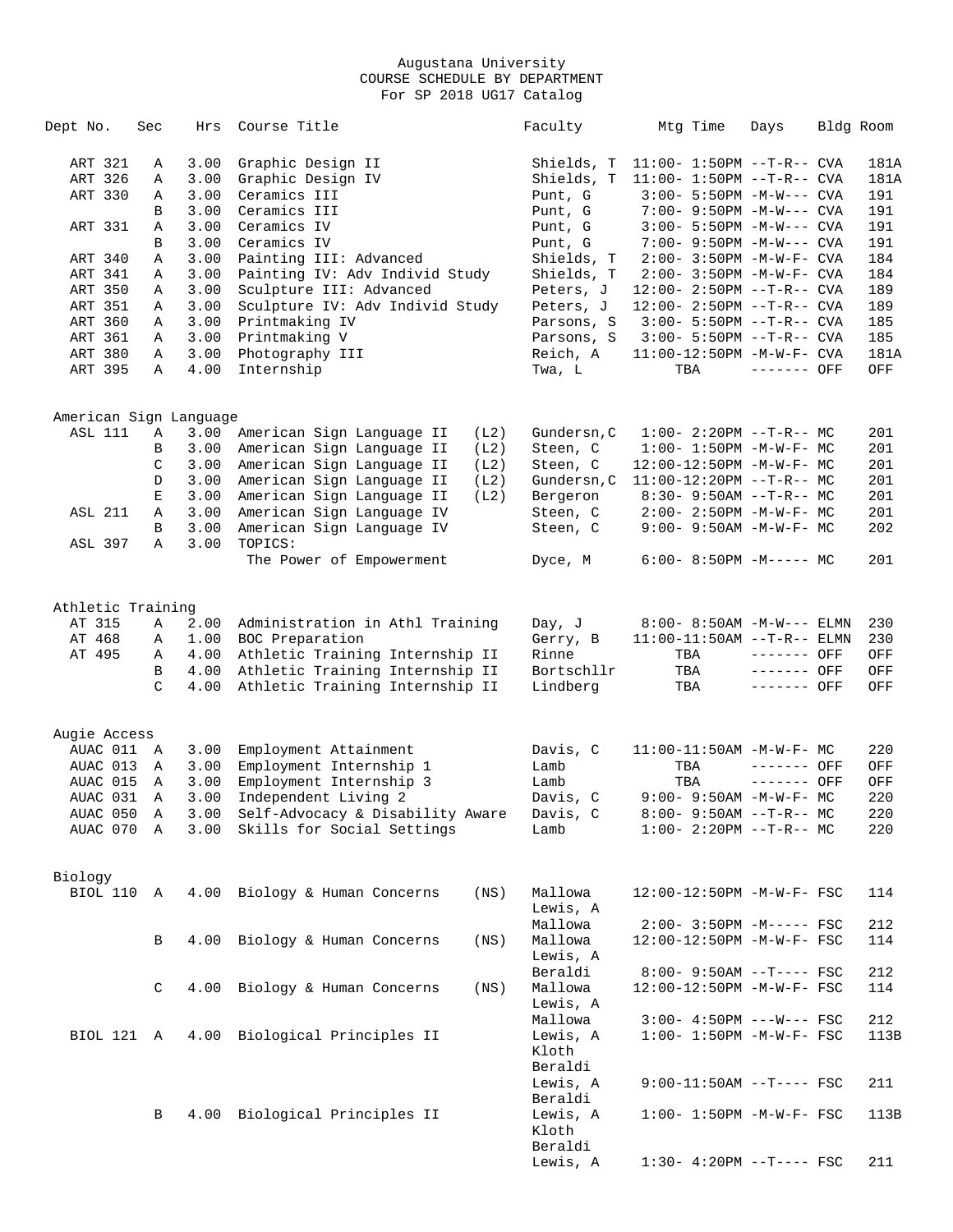| Dept No.             | Sec           | Hrs          | Course Title                      | Faculty                            | Mtg Time                                                        | Days        | Bldg Room   |
|----------------------|---------------|--------------|-----------------------------------|------------------------------------|-----------------------------------------------------------------|-------------|-------------|
|                      | C             | 4.00         | Biological Principles II          | Lewis, A<br>Kloth<br>Beraldi       | $1:00 - 1:50PM -M-W-F - FSC$                                    |             | 113B        |
|                      | D             |              | 4.00 Biological Principles II     | Kloth<br>Lewis, A<br>Kloth         | $8:00-10:50AM$ ----R-- FSC<br>$1:00 - 1:50PM - M - W - F - FSC$ |             | 211<br>113B |
|                      |               |              |                                   | Beraldi<br>Mallowa                 | 12:00- 2:50PM ----R-- FSC                                       |             | 211         |
|                      | Е             | 4.00         | Biological Principles II          | Lewis, A<br>Kloth<br>Beraldi       | $1:00 - 1:50PM - M - W - F - FSC$                               |             | 113B        |
|                      |               |              |                                   | Miles, C                           | $4:00 - 6:50PM$ ----R-- FSC                                     |             | 211         |
| BIOL 150             | Α             | 4.00         | Human Anatomy                     | Vogelmann                          | 8:00- 8:50AM -M-W-F- FSC                                        |             | 113B        |
|                      | B             | 4.00         | Human Anatomy                     | Jhnsn, Jes<br>Vogelmann            | 8:00- 8:50AM -M-W-F- FSC                                        |             | 114         |
| BIOL 150L A          |               | 0.00         | Human Anatomy Lab                 | Vogelmann                          | $8:00-9:50AM --T---FSC$                                         |             | 216         |
|                      | В             | 0.00         | Human Anatomy Lab                 | Vogelmann                          | 10:40-12:30PM --T---- FSC                                       |             | 216         |
|                      | $\mathcal{C}$ | 0.00         | Human Anatomy Lab                 | Beraldi<br>Vogelmann               | $1:00-2:50PM$ --T---- FSC                                       |             | 216         |
|                      | D             | 0.00         | Human Anatomy Lab                 | Beraldi                            | $3:00 - 4:50PM$ ---W--- FSC                                     |             | 216         |
|                      |               |              |                                   | Vogelmann                          |                                                                 |             |             |
|                      | Е             | 0.00         | Human Anatomy Lab                 | Beraldi<br>Vogelmann               | $8:00 - 9:50AM$ ----R-- FSC                                     |             | 216         |
|                      | F             | 0.00         | Human Anatomy Lab                 | Vogelmann                          | 12:00- 1:50PM ----R-- FSC                                       |             | 216         |
|                      | G             | 0.00         | Human Anatomy Lab                 | Beraldi                            | $2:30-4:20PM$ ----R-- FSC                                       |             | 216         |
| BIOL 234             | A             | 4.00         | Cell Biology                      | Vogelmann<br>Baye, L<br>Larson, Mk | 12:00-12:50PM -M-W-F- FSC                                       |             | 113B        |
|                      |               |              |                                   | King, L                            | $8:00-10:50AM$ --T---- FSC                                      |             | 251         |
|                      | В             |              | 4.00 Cell Biology                 | Baye, L                            | 12:00-12:50PM -M-W-F- FSC                                       |             | 113B        |
|                      |               |              |                                   | Larson, Mk<br>King, L              | $3:30-6:20PM --T---FSC$                                         |             | 251         |
|                      | C             |              | 4.00 Cell Biology                 | Baye, L                            | 12:00-12:50PM -M-W-F- FSC                                       |             | 113B        |
|                      |               |              |                                   | Larson, Mk                         |                                                                 |             |             |
|                      | D             | 4.00         | Cell Biology                      | Baye, L<br>Baye, L                 | $8:30-11:20AM$ ----R-- FSC<br>12:00-12:50PM -M-W-F- FSC         |             | 251<br>113B |
|                      |               |              |                                   | Larson, Mk                         |                                                                 |             |             |
|                      |               |              |                                   | Baye, L                            | 12:00- 2:50PM ----R-- FSC                                       |             | 251         |
| BIOL 250             | Α             | 4.00         | Introductory Microbiology         | Egland                             | $9:00 - 9:50AM - M - W - F - FSC$                               |             | 114         |
|                      | В             | 4.00         | Introductory Microbiology         | King, L<br>Egland                  | $8:00 - 9:50AM$ ----R-- FSC<br>$9:00 - 9:50AM - M-W-F - FSC$    |             | 255<br>114  |
|                      |               |              |                                   | King, L                            | 10:40-12:30PM ----R-- FSC                                       |             | 255         |
|                      | C             | 4.00         | Introductory Microbiology         | Egland                             | $9:00 - 9:50AM - M - W - F - FSC$                               |             | 114         |
|                      | D             | 4.00         |                                   | King, L<br>Egland                  | $1:30 - 3:20PM$ ----R-- FSC                                     |             | 255         |
|                      |               |              | Introductory Microbiology         | King, L                            | $9:00 - 9:50AM - M-W-F - FSC$<br>5:30- 7:20PM ----R-- FSC       |             | 114<br>255  |
| BIOL 270             | A             | 4.00         | Biostats&Experiment Design<br>(W) | Miles, C                           | $2:00-2:50PM -M-W-F-FSC$                                        |             | 119         |
|                      |               |              |                                   | Miles, C                           | $1:00-2:50PM$ ----R-- MC                                        |             | 001         |
| BIOL 336             | Α             | 4.00         | Ornithology<br>(SI)               | Lewis, A<br>Lewis, A               | $9:00 - 9:50AM - M-W-F - FSC$<br>$8:00-10:50AM$ ----R-- FSC     |             | 119<br>119  |
| BIOL 350             | A             | 4.00         | Aquatic Ecology<br>(SI)(W)        | Spencer, C                         | 8:00- 8:50AM -M-W-F- FSC                                        |             | 215         |
|                      |               |              |                                   | Spencer, C                         | $1:00-4:50PM$ ----R-- FSC                                       |             | 215         |
| BIOL 358             | A             | 4.00         | Molecular Biology                 | Vitiello<br>Vitiello               | 12:00-12:50PM -M-W-F- FSC<br>$8:00-10:50AM$ --T---- FSC         |             | 113A<br>253 |
|                      | В             | 4.00         | Molecular Biology                 | Vitiello                           | 12:00-12:50PM -M-W-F- FSC                                       |             | 113A        |
|                      | C             | 4.00         | Molecular Biology                 | Vitiello<br>Vitiello               | $1:00-3:50PM -T---FSC$<br>12:00-12:50PM -M-W-F- FSC             |             | 253<br>113A |
|                      |               |              |                                   | Vitiello                           | $8:00-10:50AM$ ----R-- FSC                                      |             | 253         |
| BIOL 366             | A             | 4.00         | Advanced Human Physiology         | Beraldi                            | 11:00-11:50AM -M-W-F- FSC                                       |             | 371         |
|                      |               |              |                                   | Vogelmann                          | $8:00-10:50AM$ ----R-- FSC                                      |             | 118         |
| BIOL 395<br>BIOL 397 | Α<br>Α        | 4.00<br>4.00 | Internship<br>TOPICS:             | Larson, Mk                         | TBA                                                             | ------- OFF | OFF         |
|                      |               |              | Plant Pathophys. & Food Security  | Mallowa<br>Mallowa                 | $9:00 - 9:50AM - M-W-F - FSC$<br>$1:00-3:50PM -T---FSC$         |             | 214<br>119  |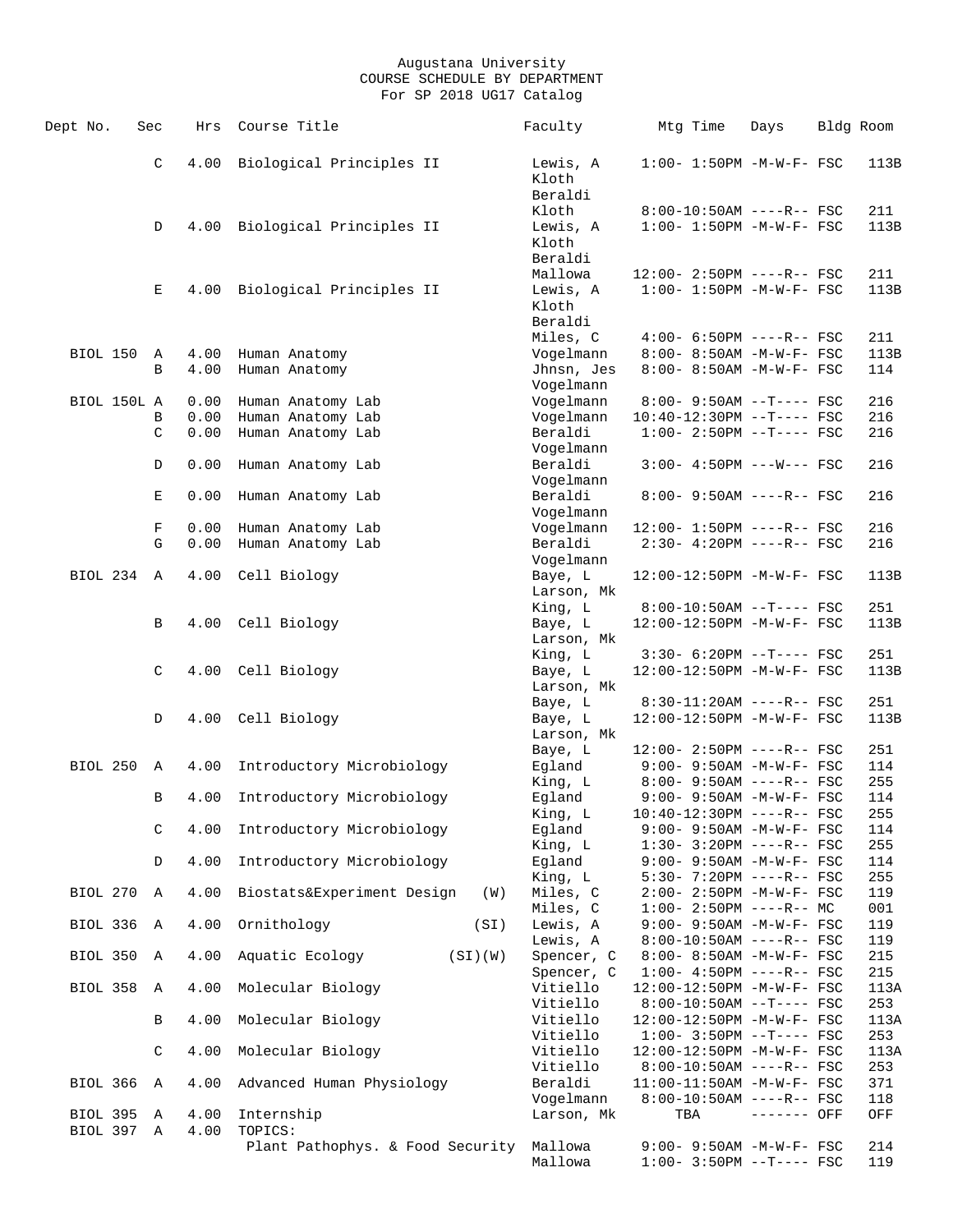| Dept No.                | Sec            | Hrs          | Course Title                                                                    | Faculty                  | Mtg Time                                               | Days         | Bldg Room  |
|-------------------------|----------------|--------------|---------------------------------------------------------------------------------|--------------------------|--------------------------------------------------------|--------------|------------|
|                         | B              | 4.00         | Neurobiology                                                                    | Kloth<br>Kloth           | 2:00- 2:50PM -M-W-F- FSC<br>$8:00-10:50AM$ --T---- FSC |              | 116<br>118 |
| BIOL 490                | A              | 1.00         | Biology Seminar                                                                 | Lewis, A                 | 7:00- 7:50PM ----R-- FSC                               |              | 114        |
| Business Administration |                |              |                                                                                 |                          |                                                        |              |            |
| BSAD 120                | $\mathbb{A}$   | 3.00         | Pers Financial Stewardship<br>(WB)                                              | Marsh, C                 | $11:00-12:20PM$ --T-R-- MC                             |              | 102        |
| BSAD 205                | A              | 3.00         | Management Information Systems I                                                | Entwistle                | $8:30 - 9:50AM -T-R--MC$                               |              | 002        |
| BSAD 310                | A              | 3.00         | Principles of Marketing                                                         | Keltgen, J               | 8:00- 8:50AM -M-W-F- MC                                |              | 264        |
| BSAD 320                | $\overline{A}$ | 3.00         | Principles of Management                                                        | Gardner, S               | 12:00-12:50PM -M-W-F- MC                               |              | 103        |
|                         | B              | 3.00         | Principles of Management                                                        | Gardner, S               | $1:00 - 1:50PM - M - W - F - MC$                       |              | 103        |
| BSAD 330                | Α              | 3.00         | Principles of Finance                                                           | Koepsell                 | $1:00-1:50PM -M-W-F-MC$                                |              | 202        |
|                         | B              | 3.00         | Principles of Finance                                                           | Koepsell                 | $2:00 - 2:50PM -M-W-F - MC$                            |              | 202        |
| BSAD 340                | Α              | 3.00         | Business Law I                                                                  | Harris, J                | $11:00-12:20PM$ --T-R-- MC                             |              | 103        |
| BSAD 342                | A              | 3.00         | Project Management<br>(W)                                                       | Steinwand                | $11:00-11:50AM$ -M-W-F- FSC                            |              | 372        |
| BSAD 380                | $\mathbb A$    | 3.00         | Business Law II                                                                 | Harris, J                | $2:00 - 2:50PM -M-W-F-MC$                              |              | 101        |
| BSAD 382                | A              | 3.00         | Business Ethics                                                                 | Marsh, C                 | $8:00 - 8:50AM - M - W - F - MC$                       |              | 255        |
|                         |                |              |                                                                                 | Marsh, C                 | TBA                                                    | $------$ OFF | ONLN       |
| BSAD 415                | A              |              | -BSAD 382: MEETS 2ND 1/2 OF SEMESTER AND IS HYBRID COURSE - MAR 26 THRU MAY 17. | Powell                   | $11:00-12:20PM$ --T-R-- MC                             |              |            |
| BSAD 417                | Α              | 3.00<br>3.00 | Personal Selling and Sales Mgmt<br>Healthcare Marketing                         | Keltgen, J               | $8:30 - 9:50AM -T-R--MC$                               |              | 264<br>101 |
| BSAD 421                | A              | 3.00         | Human Resource Management                                                       | Harris, J                | $8:30 - 9:50AM -T-R-- MC$                              |              | 103        |
|                         | B              | 3.00         | Human Resource Management                                                       | Harris, J                | $1:00-2:20PM -T-R--MC$                                 |              | 103        |
| BSAD 428                | Α              | 3.00         | International Strategic Mgmt                                                    | Marsh, C                 | TBA                                                    |              |            |
| BSAD 433                | A              | 3.00         | International Finance                                                           | Marsh, C                 | $1:00 - 2:20PM -T-R--MC$                               |              | 264        |
| BSAD 495                | A              | 3.00         | Business Internship<br>(W)                                                      | Gardner, S               | TBA                                                    | ------- OFF  | OFF        |
| BSAD 496                | A              | 4.00         | Business Internship                                                             | Gardner, S               | TBA                                                    | ------- OFF  | OFF        |
| Chemistry               |                |              |                                                                                 |                          |                                                        |              |            |
| CHEM 102                | A              | 1.00         | Trustee's Fellowshp in Chemistry                                                | Eichler                  | TBA                                                    | ------- OFF  | OFF        |
| CHEM 116                | A1             | 4.00         | General Chemistry I<br>(NS)                                                     | George, A                | 2:00- 2:50PM -M-W-F- FSC                               |              | 370        |
|                         |                |              |                                                                                 | George, A                | 11:00-12:50PM --T---- FSC                              |              | 317        |
|                         | A <sub>2</sub> | 4.00         | General Chemistry I<br>(NS)                                                     | George, A                | $2:00 - 2:50PM -M-W-F - FSC$                           |              | 370        |
|                         |                |              |                                                                                 | George, A                | $1:30-3:20PM --T---FSC$                                |              | 317        |
| CHEM 117                | A1             | 4.00         | General Chemistry II<br>A3.2                                                    | Weisshaar                | $9:00 - 9:50AM - M-W-F - FSC$                          |              | 113A       |
|                         |                |              |                                                                                 | Weisshaar                | $8:00 - 9:50AM$ ----R-- FSC                            |              | 313        |
|                         | A2             | 4.00         | General Chemistry II<br>A3.2                                                    | Weisshaar                | $9:00 - 9:50AM - M-W-F - FSC$                          |              | 113A       |
|                         |                |              |                                                                                 | Johnsn-Edl               | $4:00 - 5:50PM -T--- FSC$                              |              | 313        |
|                         | B1             | 4.00         | A3.2<br>General Chemistry II                                                    | George, A                | 12:00-12:50PM -M-W-F- FSC                              |              | 370        |
|                         | B <sub>2</sub> |              | A3.2                                                                            | George, A                | $11:00-12:50PM$ ----R-- FSC                            |              | 313<br>370 |
|                         |                |              | 4.00 General Chemistry II                                                       | George, A                | 12:00-12:50PM -M-W-F- FSC<br>$1:30-3:20PM --T---FSC$   |              |            |
| CHEM 145                | A              | 4.00         | Survey of Organic & Biochemistry                                                | Johnsn-Edl<br>Strandjord | 9:00- 9:50AM -M-W-F- FSC                               |              | 313<br>370 |
|                         | В              | 4.00         | Survey of Organic & Biochemistry                                                | Strandjord               | $2:00 - 2:50PM - M - W - F - FSC$                      |              | 373        |
|                         | C              | 4.00         | Survey of Organic & Biochemistry                                                | Strandjord               | 12:00-12:50PM -M-W-F- FSC                              |              | 374        |
| CHEM 145L A             |                | 0.00         | Survey of Organic & Biochem Lab                                                 | Strandjord               | $8:00 - 9:50AM -T--- FSC$                              |              | 313        |
|                         | B              | 0.00         | Survey of Organic & Biochem Lab                                                 | Strandjord               | $11:00-12:50PM$ --T---- FSC                            |              | 313        |
|                         | C              | 0.00         | Survey of Organic & Biochem Lab                                                 | Johnsn-Edl               | $1:30-3:20PM$ ----R-- FSC                              |              | 313        |
|                         | D              | 0.00         | Survey of Organic & Biochem Lab                                                 | Johnsn-Edl               | $4:00 - 5:50PM$ ----R-- FSC                            |              | 313        |
| CHEM 201                | A1             | 4.00         | Organic Chemistry I                                                             | Sadhu                    | $9:00 - 9:50AM - M - W - F - FSC$                      |              | 374        |
|                         |                |              |                                                                                 | Sadhu                    | $8:00-11:50AM$ --T---- FSC                             |              | 315        |
|                         | A2             | 4.00         | Organic Chemistry I                                                             | Sadhu                    | $9:00 - 9:50AM - M - W - F - FSC$                      |              | 374        |
|                         |                |              |                                                                                 | Sadhu                    | $2:00 - 5:50PM$ ----R-- FSC                            |              | 315        |
| CHEM 202 A1             |                | 4.00         | Organic Chemistry II                                                            | Mays, J                  | $11:00-11:50AM$ -M-W-F- FSC                            |              | 374        |
|                         |                |              |                                                                                 | Mays, J                  | $8:00-11:50AM$ ----R-- FSC                             |              | 315        |
|                         | A <sub>2</sub> | 4.00         | Organic Chemistry II                                                            | Mays, J                  | $11:00-11:50AM$ -M-W-F- FSC                            |              | 374        |
|                         |                |              |                                                                                 | Sadhu                    | $2:00 - 5:50PM -T--- FSC$                              |              | 315        |
| CHEM 242 A              |                | 4.00         | Analysis                                                                        | Weisshaar                | $8:00 - 8:50AM - M - W - F - FSC$                      |              | 371        |
|                         |                |              |                                                                                 | Weisshaar                | $2:00 - 5:50PM$ ----R-- FSC                            |              | 317        |
| CHEM 302                | $\mathbb A$    | 4.00         | Physical Chemistry II                                                           | Klose, A                 | 12:00-12:50PM -MTW-F- FSC                              |              | 371        |
|                         |                |              |                                                                                 | Klose, A                 | $8:00-11:50AM$ ----R-- FSC                             |              | 317        |
| CHEM 330 A              |                | 4.00         | Medicinal Chem & Biochem<br>(W)                                                 | Mays, J                  | $1:00 - 1:50PM - M - W - F - FSC$                      |              | 371        |
|                         |                |              |                                                                                 | Mays, J                  | $8:00-11:50AM$ --T---- FSC                             |              | 316        |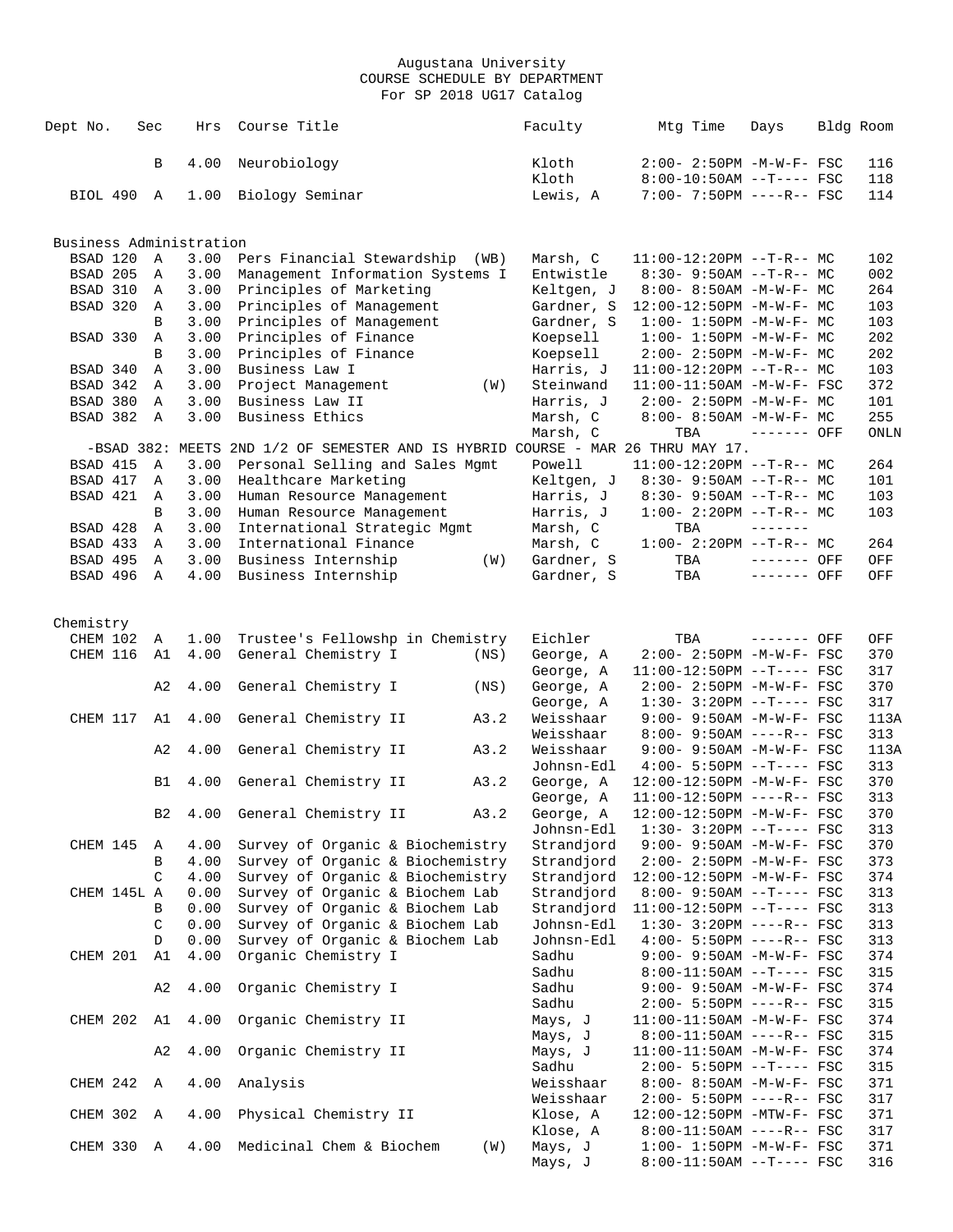| Dept No.                 | Sec          | Hrs                     | Course Title                                                                         | Faculty            | Mtg Time                             | Days         | Bldg Room  |
|--------------------------|--------------|-------------------------|--------------------------------------------------------------------------------------|--------------------|--------------------------------------|--------------|------------|
|                          |              |                         |                                                                                      |                    |                                      |              |            |
| CHEM 341 A               |              | 4.00                    | Advanced Inorganic Chemistry                                                         | Eichler            | 2:00- 2:50PM -M-W-F- FSC             |              | 371        |
|                          |              |                         |                                                                                      | Eichler            | $1:00-4:50PM --T---FSC$              |              | 316        |
| CHEM 395 A               |              | 4.00                    | Internship                                                                           | Eichler            | TBA                                  | $------$ OFF | OFF        |
|                          |              |                         |                                                                                      |                    |                                      |              |            |
| Civitas                  |              |                         |                                                                                      |                    |                                      |              |            |
| CIVT 110 A               |              | 3.00                    | Exploring Christian Faith (CT)                                                       |                    | Swanson, R 11:00-11:50AM -M-W-F- HUM |              | 202        |
| CIVT 200 A               |              | 3.00                    | Literary Experience<br>(W) & (LT)                                                    | Looney, S          | $11:00-11:50AM$ -M-W-F- HUM          |              | 106        |
| CIVT 201 A<br>CIVT 202 A |              | 3.00<br>3.00            | Reading Augustana<br>Pertinence:                                                     | Miller, J          | $1:00-2:20PM -T-R--CWS$              |              | 108        |
|                          |              |                         | Who's Afraid of Modern Art?                                                          | Twa, L             | $8:30 - 9:50AM -T-R-- HUM$           |              | 123        |
| CIVT 203 A               |              | 3.00                    | Justice:                                                                             |                    |                                      |              |            |
|                          |              |                         | History of the American Press                                                        | Miller, J          | $6:00 - 7:20PM -T-R--HUM$            |              | 201        |
| CIVT 204 A               |              | 3.00                    | Freedom:                                                                             |                    |                                      |              |            |
|                          |              |                         | Lewis and Clark: Then and Now                                                        | Mullin, M          | 2:00- 2:50PM -M-W-F- FSC             |              | 215        |
|                          |              |                         |                                                                                      | Spencer, C         |                                      |              |            |
| CIVT 204L A              |              | 1.00                    | Freedom: Lab                                                                         |                    |                                      |              |            |
|                          |              |                         | Lewis and Clark: Then and Now                                                        | Mullin, M          | $1:00-3:50PM -T---FSC$               |              | 215        |
|                          |              |                         |                                                                                      | Spencer, C         |                                      |              |            |
| CIVT 395 A               |              |                         | 4.00 Vocation (Indiv Learning Exper)                                                 | Swart, W           | TBA                                  | $------$ OFF | OFF        |
|                          |              |                         |                                                                                      |                    |                                      |              |            |
| Classics                 |              |                         |                                                                                      |                    |                                      |              |            |
| CLAS 201 A               |              |                         | 3.00 Elementary Greek II<br>(L2)                                                     | O'Hara, D          | $2:00 - 2:50PM -M-W-F - HUM$         |              | 227        |
|                          |              |                         |                                                                                      |                    |                                      |              |            |
|                          |              | Communication Disorders |                                                                                      |                    |                                      |              |            |
| $CMDS$ 224 A             |              | 3.00                    | Intro to Aural Rehabilitation                                                        | Hanavan, P         | 8:00- 8:50AM -M-W-F- MC              |              | 102        |
|                          |              |                         |                                                                                      | Hanavan, P         | $9:00-9:50AM --T---MC$               |              | 156        |
|                          | B            | 3.00                    | Intro to Aural Rehabilitation                                                        | Hanavan, P         | $8:00 - 8:50AM - M-W-F - MC$         |              | 102        |
|                          |              |                         |                                                                                      | Hanavan, P         | $10:00-10:50AM$ --T---- MC           |              | 156        |
|                          | C            | 3.00                    | Intro to Aural Rehabilitation                                                        | Hanavan, P         | $8:00 - 8:50AM - M - W - F - MC$     |              | 102        |
|                          |              |                         |                                                                                      | Hanavan, P         | $11:00-11:50AM$ --T---- MC           |              | 156        |
| CMDS 228 A               |              |                         | 3.00 Anat & Phys of Speech Processes                                                 | Mahan, K           | $9:00 - 9:50AM - M - W - F - MC$     |              | 102        |
| CMDS 284 A               |              | 2.00                    | Clinical Meth for Comm Disorders                                                     | Mahan, K           | $1:00 - 1:50PM -M-W--- MC$           |              | 102        |
| CMDS 288                 | A            | 1.00                    | Observation Practicum                                                                | Mahan, K           | TBA                                  | ------- OFF  | OFF        |
|                          |              |                         | -CMDS 288: REQUIRES INSTRUCTOR SIGNATURE.                                            |                    |                                      |              |            |
| CMDS 376 A               |              | 3.00                    | Language Disorders                                                                   | Mahan, K           | $11:00-11:50AM$ -M-W-F- MC           |              | 201        |
| CMDS 388                 | $\mathbb{A}$ | 10.00                   | Clinical Practicum                                                                   | Mahan, K           | TBA                                  | ------- OFF  | OFF        |
|                          |              |                         | -CMDS 388: REQUIRES INSTRUCTOR SIGNATURE.<br>10.00 Adv Clinical Prct: Comm Disorders |                    | TBA                                  |              |            |
| CMDS 488 A               |              |                         | -CMDS 488: REQUIRES INSTRUCTOR SIGNATURE.                                            | Mahan, K           |                                      | ------- OFF  | OFF        |
|                          |              |                         |                                                                                      |                    |                                      |              |            |
|                          |              |                         |                                                                                      |                    |                                      |              |            |
| COMM 110 A               |              | Communication Studies   | 3.00 Intro To Communication<br>A2.2                                                  |                    | 9:00- 9:50AM -M-W-F- HUM             |              |            |
| COMM 260 A               |              |                         | 3.00 Persuasion                                                                      | Bart, H<br>Bart, J | $9:00 - 9:50AM - M - W - F - HUM$    |              | 302<br>331 |
| COMM 350 A               |              | 3.00                    | Organizational Communication                                                         | Bart, H            | 11:00-12:20PM --T-R-- HUM            |              | 331        |
| COMM 360 A               |              | 3.00                    | Persuasive Campaigns:                                                                | McCollough         | $1:00 - 2:20PM -T-R--HUM$            |              | 331        |
|                          |              | Advertising             |                                                                                      |                    |                                      |              |            |
| COMM 395 A               |              |                         | 4.00 Internship                                                                      | Nitz, M            | TBA                                  | ------- OFF  | OFF        |
|                          |              |                         |                                                                                      |                    |                                      |              |            |
| Computer Science         |              |                         |                                                                                      |                    |                                      |              |            |
| COSC 180 A               |              | 3.00                    | Web Site Development & Design                                                        | Gray, S            | $11:00-12:20PM$ --T-R-- MC           |              | 001        |
| COSC 205 A               |              | 3.00                    | Management Information Systems I                                                     | Entwistle          | $8:30 - 9:50AM -T-R-- MC$            |              | 002        |
| COSC 211 A               |              | 4.00                    | Computer Science II                                                                  | Shum, S            | 8:40- 9:50AM -M-W-F- FSC             |              | 372        |
| COSC 215 A               |              | 3.00                    | Fundamentals of Database Process                                                     | Mournet            | $2:00 - 2:50PM -M-W-F - FSC$         |              | 372        |
| COSC 236 A               |              | 3.00                    | Comp Architecture & Assem Lang                                                       | Steinwand          | $1:00-2:20PM -T-R--FSC$              |              | 372        |
| COSC 310 A               |              | 3.00                    | Operating Systems                                                                    | Steinwand          | $8:30 - 9:50AM -T-R--FSC$            |              | 372        |
| COSC 327 A               |              | 3.00                    | Advanced Data Structures                                                             | Shum, S            | 12:00-12:50PM -M-W-F- FSC            |              | 372        |
| COSC 330 A               |              | 3.00                    | Theory of Computation                                                                | Shum, S            | $1:00 - 1:50PM - M - W - F - FSC$    |              | 372        |
| COSC 342 A               |              | 3.00                    | Project Management<br>(W)                                                            | Steinwand          | $11:00-11:50AM$ -M-W-F- FSC          |              | 372        |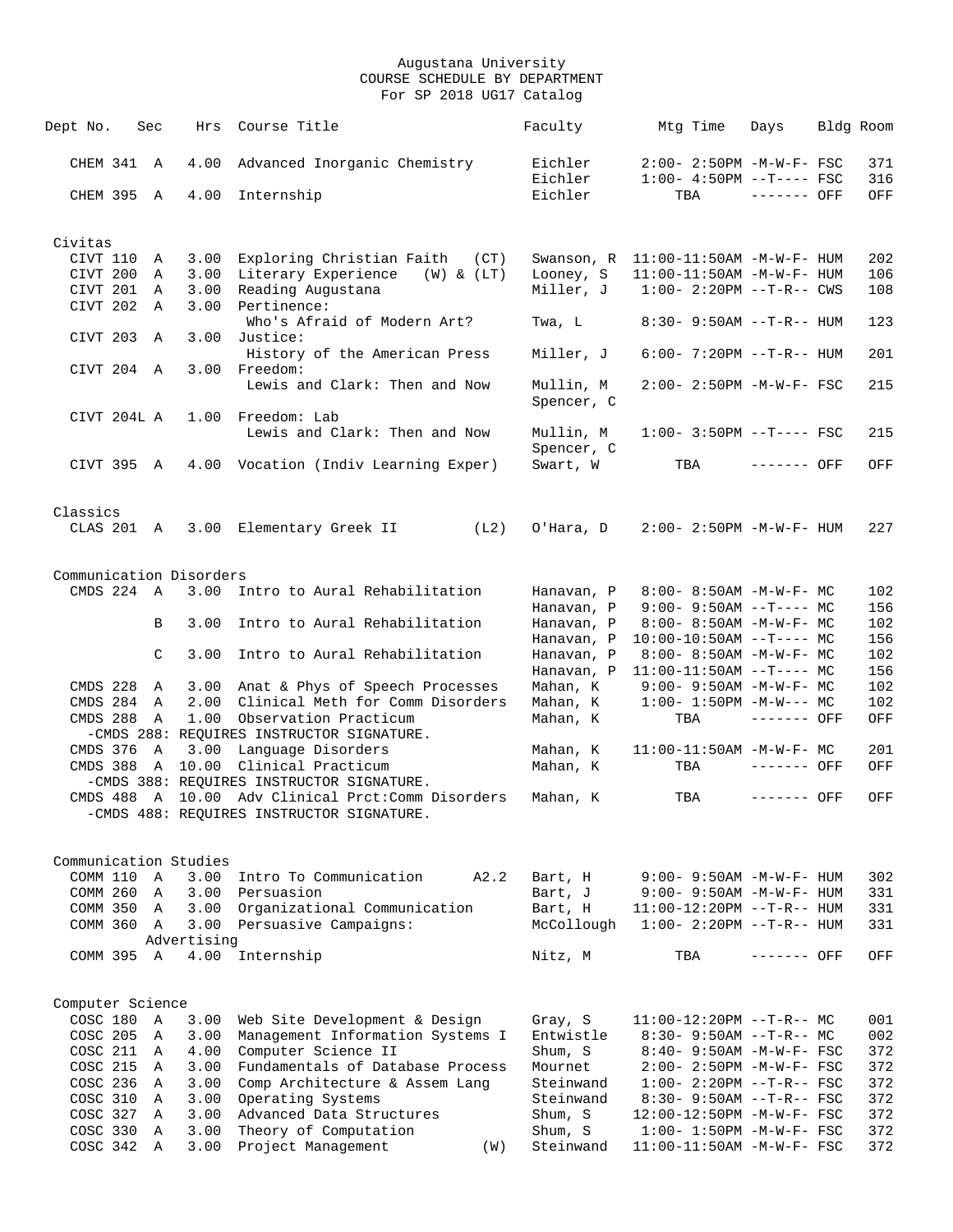| Dept No.    | Sec          | Hrs                      | Course Title                                                                                                               |      | Faculty     | Mtg Time                            | Days        | Bldg Room |
|-------------|--------------|--------------------------|----------------------------------------------------------------------------------------------------------------------------|------|-------------|-------------------------------------|-------------|-----------|
|             |              |                          |                                                                                                                            |      |             |                                     |             |           |
| Economics   |              |                          |                                                                                                                            |      |             |                                     |             |           |
| ECON 120    | Α            | 3.00                     | Principles of Economics I                                                                                                  | (SS) | Eqqleston   | $11:00-12:20PM$ --T-R-- MC          |             | 153       |
|             | B            | 3.00                     | Principles of Economics I                                                                                                  | (SS) | Eggleston   | $1:00-2:20PM -T-R--MC$              |             | 153       |
| ECON 121 A  |              | 3.00                     | Principles of Economics II                                                                                                 |      | Nesiba, R   | $8:00 - 8:50AM - M - W - F - MC$    |             | 103       |
|             | B            | 3.00                     | Principles of Economics II                                                                                                 |      | Nesiba, R   | 9:00- 9:50AM -M-W-F- MC             |             | 103       |
|             |              | -ECON 121: HYBRID COURSE |                                                                                                                            |      |             |                                     |             |           |
| ECON 270    | A            | 4.00                     | Statistics                                                                                                                 |      | Sorenson, D | $8:00 - 8:50AM - M - W - F - MC$    |             | 153       |
|             | B            | 4.00                     | Statistics<br>-ECON 270: MUST ALSO REGISTER FOR ECON 270L LAB SECTION.                                                     |      | Sorenson, D | 9:00- 9:50AM -M-W-F- MC             |             | 153       |
| ECON 270L A |              | 0.00                     | ECON 270: Lab                                                                                                              |      | Sorenson, D | $7:00 - 7:50PM$ ---W--- MC          |             | 001       |
|             | B            | 0.00                     | ECON 270: Lab                                                                                                              |      | Sorenson, D | 9:00- 9:50AM ----R-- MC             |             | 001       |
|             | C            | 0.00                     | $ECON$ 270: Lab                                                                                                            |      | Sorenson, D | $10:00-10:50AM$ ----R-- MC          |             | 001       |
| ECON 301    | Α            | 3.00                     | Money, Bank, Financial Inst                                                                                                | (W)  | Wright, R   | $8:30 - 9:50AM -T-R-- MC$           |             | 153       |
| ECON 320    | Α            | 3.00                     | Intermediate Microeconomics                                                                                                |      | Sorenson, D | $1:00 - 1:50PM - M - W - F - MC$    |             | 157       |
| ECON 337    | A            | 3.00                     | Hist Econ Thought & Methodology                                                                                            |      | Eggleston   | 12:00-12:50PM -M-W-F- MC            |             | 120       |
| ECON 495    | A            | 4.00                     | Internship in Economic Analysis                                                                                            |      | Sorenson, D | TBA                                 | ------- OFF | OFF       |
|             |              |                          |                                                                                                                            |      |             |                                     |             |           |
|             |              |                          |                                                                                                                            |      |             |                                     |             |           |
| Education   |              |                          |                                                                                                                            |      |             |                                     |             |           |
| EDUC 000    | Α            | 0.00                     | Admitted to Teacher Educ Program                                                                                           |      | Fiala, R    | TBA                                 | ------- OFF | OFF       |
| EDUC 110    | Α            | 3.00                     | Found of American Education (SS)                                                                                           |      | VanBockern  | $1:00-2:20PM --T-R--MC$             |             | 253       |
|             | B            | 3.00                     | Found of American Education (SS)                                                                                           |      | VanBockern  | $8:30 - 9:50AM -T-R-- MC$           |             | 264       |
| EDUC 200L A |              |                          | -EDUC 110: INTENDED FOR STUDENTS PURSUING ENTRANCE TO TEACHER EDUC PROGRAM.                                                |      |             | $10:00-10:50AM$ --T---- MC          |             |           |
|             |              | 0.00                     | Program Admission ePortfolio Lab<br>-EDUC 200L: SHOULD REGISTER FOR EDUC 200L IN THE SAME SEMESTER YOU ENROLL IN EDUC 275. |      | Andrews, SE |                                     |             | 001       |
| EDUC 219    | A            | 3.00                     | Technology in Education                                                                                                    |      | Hanavan, P  | $9:00 - 9:50AM - M - W - F - MC$    |             | 001       |
| EDUC 245    | $\mathbb A$  | 3.00                     | Educ Psychology & Measurement                                                                                              |      | Kinsinger   | $11:00-11:50AM$ -M-W-F- MC          |             | 264       |
|             | B            | 3.00                     | Educ Psychology & Measurement                                                                                              |      | Kinsinger   | 12:00-12:50PM -M-W-F- MC            |             | 253       |
|             |              |                          | EDUC 245: NOT OPEN TO FRESHMAN.                                                                                            |      |             |                                     |             |           |
| EDUC 275    | $\mathbb{A}$ | 3.00                     | Teach Learn Connect Method                                                                                                 | (W)  | Ashworth    | $11:00-11:50AM$ --T-R-- MC          |             | 164       |
|             |              |                          | -EDUC 275: EDUC 245 IS A PREREQ AND/OR COREQ FOR EDUC 275. EDUC 275 IS NOT OPEN TO FRESHMAN.                               |      |             |                                     |             |           |
| EDUC 290 A  |              | 2.00                     | Children's Literature                                                                                                      |      | Sackreiter  | $2:00 - 2:50PM -T-R-- MC$           |             | 164       |
| EDUC 300L A |              | 0.00                     | Pre-Student Teach ePortfolio Lab                                                                                           |      | Andrews, SE | $10:00-10:50AM$ --T---- MC          |             | 001       |
|             |              |                          | -EDUC 300L: SHOULD REGISTER FOR EDUC 300L IN THE SEMESTER PRIOR TO STUDENT TEACHING.                                       |      |             |                                     |             |           |
| EDUC 301 A  |              | 2.00                     | Methods Teaching Elem/MS Science                                                                                           |      | Sun, L      | $9:00 - 9:50AM - M-W--- MC$         |             | 164       |
| EDUC 313    | A            | 3.00                     | Methods of Teach Elem/MS Math                                                                                              |      | Sun, L      | $8:00 - 8:50AM - M - W - F - MC$    |             | 164       |
|             |              |                          | -EDUC 313: ADMITTED TEACHER EDUC STUDENTS ONLY.                                                                            |      |             |                                     |             |           |
| EDUC 320 A  |              | 3.00                     | Methods Teach and Assess Writing                                                                                           |      | Ashworth    | $11:00-11:50AM$ -M-W-F- MC          |             | 164       |
|             |              |                          | -EDUC 320: ADMITTED TEACHER EDUC STUDENTS ONLY. MUST ALSO REGISTER FOR EDUC 325.                                           |      |             |                                     |             |           |
| EDUC 325 A  |              | 3.00                     | Methods Teach and Assess Reading<br>-EDUC 325: ADMITTED TEACHER EDUC STUDENTS ONLY. MUST ALSO REGISTER FOR EDUC 320.       |      | Ashworth    | 12:00-12:50PM -M-W-F- MC            |             | 164       |
|             |              |                          | EDUC 335 A 3.00 Literacy in the Content Area                                                                               |      |             | Sackreiter 12:00-12:50PM -M-W-F- MC |             | 161       |
|             |              |                          | -EDUC 335: ADMITTED TEACHER EDUC STUDENTS ONLY.                                                                            |      |             |                                     |             |           |
|             | S            |                          | 3.00 Literacy in the Content Area                                                                                          |      | Sackreiter  | TBA ------- OFF                     |             | OFF       |
| EDUC 350 A  |              |                          | 2.00 Teaching Soc Studies Elem & MS                                                                                        |      | Sackreiter  | $1:00 - 1:50PM -T-R-- MC$           |             | 164       |
|             |              |                          | -EDUC 350: ADMITTED TEACHER EDUC STUDENTS ONLY.                                                                            |      |             |                                     |             |           |
| EDUC 355 A  |              |                          | 3.00 Human Relations in Education                                                                                          |      |             | VanBockern 11:00-12:20PM --T-R-- MC |             | 253       |
| EDUC 380 A  |              |                          | 3.00 Methods of Engl as New Language                                                                                       |      | Sackreiter  | $1:00 - 1:50PM - M - W - F - MC$    |             | 161       |
| EDUC 400L A |              |                          | 0.00 Student Teacher ePortfolio Lab                                                                                        |      | Andrews, SE | TBA                                 | ------- OFF | OFF       |
|             |              |                          | -EDUC 400L: SHOULD REGISTER FOR EDUC 400L DURING THE SEMESTER OF STUDENT TEACHING.                                         |      |             |                                     |             |           |
|             |              |                          | EDUC 470 A 12.00 Student Teach: All Grades                                                                                 |      | Fiala, R    | TBA                                 | ------- OFF | OFF       |
|             |              |                          | -EDUC 470: SIGNATURE OF FIELD EXPERIENCE COORDINATOR REQUIRED.                                                             |      |             |                                     |             |           |
|             |              |                          | EDUC 471 A 12.00 Student Teach: Middle School                                                                              |      | Fiala, R    | TBA                                 | ------- OFF | OFF       |
|             |              |                          | -EDUC 471: SIGNATURE OF FIELD EXPERIENCE COORDINATOR REQUIRED.                                                             |      |             |                                     |             |           |
|             |              |                          | EDUC 472 A 12.00 Student Teach: Elementary                                                                                 |      | Fiala, R    | TBA                                 | ------- OFF | OFF       |
|             |              |                          | -EDUC 472: SIGNATURE OF FIELD EXPERIENCE COORDINATOR REQUIRED.                                                             |      |             |                                     |             |           |
|             |              |                          | EDUC 473 A 12.00 Student Teach: Kindergarten                                                                               |      | Fiala, R    | TBA                                 | ------- OFF | OFF       |
|             |              |                          | -EDUC 473: SIGNATURE OF FIELD EXPERIENCE COORDINATOR REQUIRED.                                                             |      |             |                                     |             |           |
|             |              |                          | EDUC 474 A 12.00 Student Teach: Secondary                                                                                  |      | Fiala, R    | TBA                                 | ------- OFF | OFF       |
|             |              |                          | -EDUC 474: SIGNATURE OF FIELD EXPERIENCE COORDINATOR REQUIRED.                                                             |      |             |                                     |             |           |

# English

ENGL 111 A 3.00 Eng Comp & Conv for Intl Studnts Gerling 3:00- 3:50PM -M-W-F- HUM 102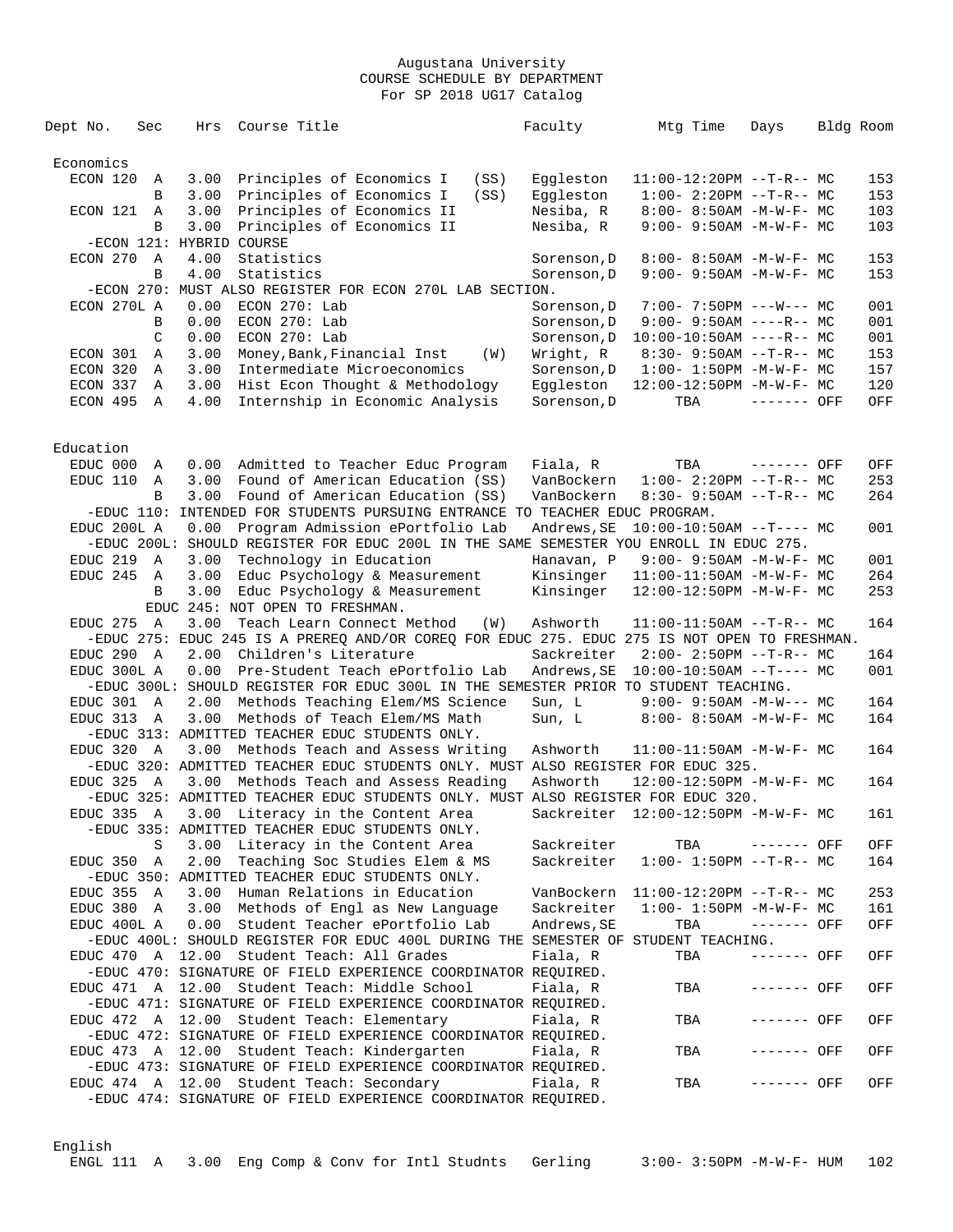| Dept No.             | Sec           | Hrs          | Course Title                                                         | Faculty              | Mtg Time                          | Days         | Bldg Room   |
|----------------------|---------------|--------------|----------------------------------------------------------------------|----------------------|-----------------------------------|--------------|-------------|
| ENGL 115<br>ENGL 200 | A<br>Α        | 3.00<br>3.00 | News Reporting & Writing<br>(W)<br>Literary Experience<br>(W) & (LT) | Blank-Libr           | $1:00 - 1:50PM -M-W-F - HUM$      |              | 103         |
|                      |               |              | African-American Literature                                          | Rives, D             | 8:00- 8:50AM -M-W-F- HUM          |              | 102         |
|                      | B             | 3.00         | Medicine and Literature                                              | Harris, Mit          | $9:00 - 9:50AM - M - W - F - HUM$ |              | 102         |
|                      | $\mathcal{C}$ | 3.00         | Women's Literature                                                   | Rives, D             | $9:00 - 9:50AM - M - W - F - HUM$ |              | 121         |
|                      | D             | 3.00         | Literary Experience<br>$(W)$ & $(LT)$                                | Hanson, D            | $2:00 - 2:50PM -M-W-F- HUM$       |              | 102         |
|                      | Е             | 3.00         | Literary Experience<br>$(W)$ & $(LT)$                                | Nelson, C            | $8:30 - 9:50AM -T-R-- HUM$        |              | 103         |
|                      | $\mathbf F$   | 3.00         | Literary Experience<br>$(W)$ & $(LT)$                                | Nelson, C            | $11:00-12:20PM$ --T-R-- HUM       |              | 103         |
| ENGL 215             | Α             | 3.00         | Newspaper Writing: Sports<br>(W)                                     | Gale, D.             | 12:00-12:50PM -M-W-F- HUM         |              | 103         |
| ENGL 225             | Α             | 3.00         | World Lit I: Western Traditn (WT)                                    | Looney, S            | 9:00- 9:50AM -M-W-F- HUM          |              | 103         |
| ENGL 240             | Α             | 3.00         | Intro to American Lit Hist (US)                                      | Hanson, D            | 12:00-12:50PM -M-W-F- HUM         |              | 123         |
| ENGL 299             | Α             | 4.00         | Independent Study                                                    | Boyens, B            | TBA                               | ------- OFF  | OFF         |
| ENGL 304             | Α             | 3.00         | Creative Writing: Fiction<br>(W)                                     | Hicks, P             | $6:00-9:00PM -T--- HUM$           |              | 106         |
| ENGL 310             | $\mathbb A$   | 3.00         | Seminar in Later British Literat<br>Modern British Literature        | Hicks, P             | $11:00-12:20PM$ --T-R-- HUM       |              | 323         |
| ENGL 311             | A             | 3.00         | Advanced Composition<br>(W)                                          | Hicks, P             | $2:00 - 2:50PM -M-W-F- HUM$       |              | 106         |
| ENGL 312             | A             | 3.00         | Writing for Magazines<br>(W)                                         | Walker, J            | $11:00-12:20PM$ --T-R-- HUM       |              | 106         |
| ENGL 330             | $\mathbb{A}$  | 3.00         | Seminar in Later American Lit                                        |                      |                                   |              |             |
|                      |               |              | Postmodern American Literature                                       | Rives, D             | 12:00-12:50PM -M-W-F- HUM         |              | 106         |
| ENGL 361             | A             | 3.00         | Shakespeare<br>(W)                                                   | Looney, S            | $1:00 - 1:50PM -M-W-F - HUM$      |              | 102         |
| ENGL 391             | A             | 3.00         | Honors Thesis: Writing                                               | Rives, D             | TBA                               | ------- OFF  | OFF         |
|                      | B             | 3.00         | Honors Thesis: Writing                                               | Blank-Libr           | TBA                               | ------- OFF  | OFF         |
| ENGL 395             | $\mathbb{A}$  | 4.00         | Internship                                                           | Blank-Libr           | TBA                               | ------- OFF  | OFF         |
| Exercise Science     |               |              |                                                                      |                      |                                   |              |             |
| EXSC 265 A           |               | 2.00         | Theory & Tech of Strenth & Cond                                      | Chambers             | 11:30-12:20PM --T-R-- ELMN        |              | 180         |
| EXSC 310             | $\mathbb{A}$  | 3.00         | Science of Exercise<br>(SI)                                          | Scholten, S          | $1:00-2:20PM -T-R--FSC$           |              | 272         |
| EXSC 320             | $\mathbb{A}$  | 4.00         | Physiology of Exercise                                               | Gorres-Mar           | $9:00 - 9:50AM - M-W-F - FSC$     |              | 272         |
|                      |               |              |                                                                      | Barkley, S           | $8:00 - 9:50AM -T--- FSC$         |              | 273         |
|                      | В             | 4.00         | Physiology of Exercise                                               | Gorres-Mar           | $9:00 - 9:50AM -M-W-F - FSC$      |              | 272         |
|                      |               |              |                                                                      | Gorres-Mar           | $11:00-12:50PM$ --T---- FSC       |              | 273         |
| EXSC 322             | Α             | 3.00         | Structural Kinesiology                                               | Gorres-Mar           | $8:30 - 9:50AM -T-R--FSC$         |              | 272         |
| EXSC 323             | A             | 3.00         | Biomechanics                                                         | Scholten, S          | $11:00-12:20PM$ --T-R-- FSC       |              | 372         |
| EXSC 355 A           |               | 3.00         | Curr Topics Exercse/Sport Sci(W)                                     | Day, J               | $12:30 - 1:50PM -T-R-- ELMN$      |              | 241         |
| EXSC 361             | A             | 2.00         | Fitness Administration                                               | Scholten, S          | $2:00 - 2:50PM -M-W--- FSC$       |              | 272         |
| EXSC 370             | $\mathbb{A}$  | 3.00         | Exercise in Hlth & Disease (SI)                                      | Barkley, S           | $11:00-11:50AM$ -M-W-F- FSC       |              | 273         |
| EXSC 395             | $\mathbb{A}$  | 4.00         | Internship<br>Fitness                                                | Barkley, S           | TBA                               | ------- OFF  | OFF         |
|                      | В             | 4.00         | Athletic Training                                                    | Day, J               | $1:00-1:50PM$ --T---- ELMN        |              | 232         |
| EXSC 397             | Α             | 1.00         | TOPICS:                                                              |                      |                                   |              |             |
|                      |               |              | ESPN: Explore Sport & Phys Actvty Barkley, S                         |                      | TBA                               | ------- OFF  | <b>SHRT</b> |
| EXSC 420             | Α             | 3.00<br>3.00 | Treatment Techinques Sports Med                                      | Day, J<br>Barkley, S | 11:00-11:50AM -M-W-F- ELMN<br>TBA | $------$ OFF | 241<br>OFF  |
| EXSC 495 A           |               |              | Internship                                                           |                      |                                   |              |             |
| French               |               |              |                                                                      |                      |                                   |              |             |
| FREN 111 A           |               | 3.00         | Intro to French II<br>(L2)                                           | Fish                 | 9:00- 9:50AM -M-W-F- HUM          |              | 320         |
| FREN 211             | A             | 4.00         | Intermediate French II                                               | Fish                 | $2:00 - 2:50PM - MTWR - - HUM$    |              | 320         |
| FREN 341             | A             |              | 3.00 Francophone Culture & Lit<br>A3.6                               | Fish                 | $11:00-12:20PM$ --T-R-- HUM       |              | 320         |
| FREN 395             | A             | 4.00         | Internship                                                           | Fish                 | TBA                               | ------- OFF  | OFF         |
| FREN 400 A           |               | 1.00         | Honors Thesis                                                        | Fish                 | TBA                               | ------- OFF  | OFF         |
| First Year Seminar   |               |              |                                                                      |                      |                                   |              |             |
| FYS 111              | Α             | 4.00         | First Year Seminar II<br>(FS)                                        |                      |                                   |              |             |
|                      |               |              | The Physicist's War: (1939-1945)                                     | Grau, N              | $10:40 - 11:50AM$ -M-W-F- FSC     |              | 370         |
|                      | В             | 4.00         | WTF, English?                                                        | Gerling              | 10:40-11:50AM -M-W-F- HUM         |              | 325         |
|                      | C             | 4.00         | All the World, Staged                                                | Hanson, D            | 10:40-11:50AM -M-W-F- HUM         |              | 103         |
|                      | D             | 4.00         | Medicine, Lit & Ethics of Empthy                                     | Harris, Mit          | $10:40 - 11:50$ AM $-M-W-F-$ HUM  |              | 319         |
|                      | E             |              | 4.00 Crimes, Cops and Culprits                                       | Nelson, C            | $10:40 - 11:50$ AM $-M-W-F-$ HUM  |              | 102         |
|                      | F             |              | 4.00 Human Rights in Latin America                                   | Conover              | $10:40-11:50AM$ -M-W-F- MC        |              | 255         |
|                      | G             | 4.00         | Grand Endeavor Make/Taking Drugs                                     | Larson, Mk           | 10:40-11:50AM -M-W-F- FSC         |              | 214         |
|                      | Н             | 4.00         | Aloha 'Oe                                                            | Mullin, M            | 10:40-11:50AM -M-W-F- MC          |              | 253         |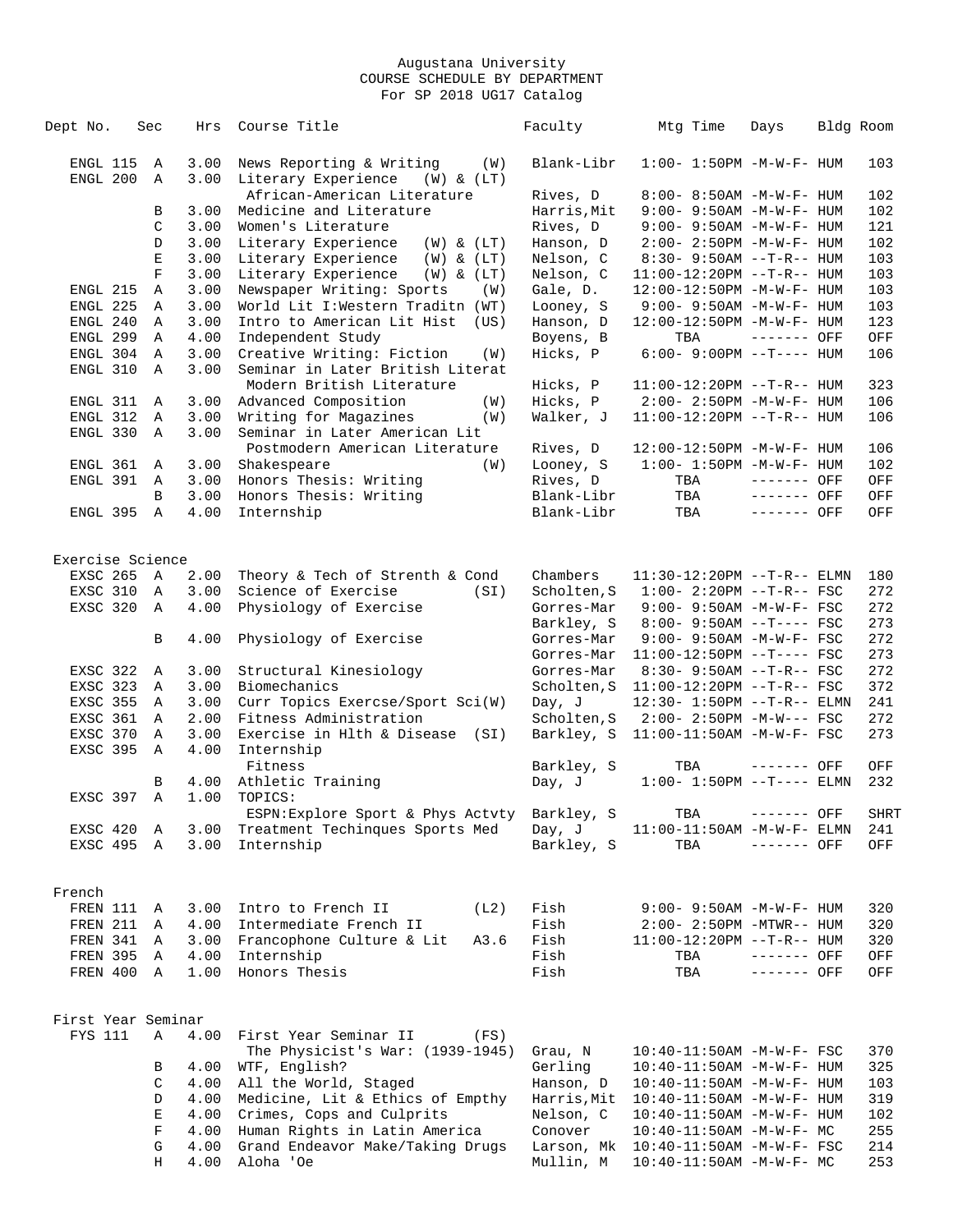| Dept No. |                 | Sec |                | Hrs   | Course Title                                                          | Faculty     | Mtg Time                          | Days         | Bldg Room   |
|----------|-----------------|-----|----------------|-------|-----------------------------------------------------------------------|-------------|-----------------------------------|--------------|-------------|
|          |                 |     | I              | 4.00  | Feast or Famine:                                                      | Kolbrek,A   | $10:40 - 11:50$ AM $-M-W-F-$ FSC  |              | 116         |
|          |                 |     | J              | 4.00  | The Good, the Bad, and the Ugly                                       | Boyens, B   | $10:40 - 11:50$ AM $-M-W-F-$ HUM  |              | 121         |
|          |                 |     | К              | 4.00  | Generations in the Workplace                                          | Keltgen, J  | $10:40-11:50AM$ -M-W-F- MC        |              | 153         |
|          |                 |     | L              | 4.00  | Education: Grading Our Schools                                        | Lhotzky, M  | $10:40 - 11:50AM$ -M-W-F- MC      |              | 157         |
|          |                 |     | M              | 4.00  | Waking India: Gandhi Strug Indep                                      | Preston, M  | $10:40-11:50AM$ -M-W-F- MC        |              | 257         |
|          |                 |     | N              | 4.00  | Media Activism                                                        | McCollough  | $10:40 - 11:50AM$ -M-W-F- HUM     |              | 331         |
|          |                 |     | O              | 4.00  | Cinema, Character and Culture                                         | Bart, H     | $10:40 - 11:50$ AM $-M-W-F-$ HUM  |              | 301         |
|          |                 |     | $\, {\bf P}$   | 4.00  |                                                                       |             |                                   |              | 302         |
|          |                 |     |                |       | The Ethics of Organized Sport                                         | Bart, J     | $10:40 - 11:50$ AM $-M-W-F-$ HUM  |              |             |
|          |                 |     | Q              | 4.00  | This Ain't Your Gramma's Norway                                       | Nitz, M     | 10:40-11:50AM -M-W-F- HUM         |              | 323         |
|          |                 |     | R              | 4.00  | Baseball Ethics                                                       | Bowman, R   | $10:40 - 11:50$ AM $-M-W-F-$ HUM  |              | 226         |
|          |                 |     | S              | 4.00  | Global Poverty                                                        | Minister    | 10:40-11:50AM -M-W-F- HUM         |              | 201         |
|          |                 |     | T              | 4.00  | Matters of Life and Death                                             | Vicens      | $10:40 - 11:50$ AM $-M-W-F-$ HUM  |              | 320         |
|          |                 |     | U              | 4.00  | Wicked Problems Environ Policy                                        | O'Hara, D   | $10:40 - 11:50$ AM $-M-W-F-$ HUM  |              | 321         |
|          |                 |     | V              | 4.00  | The Power of Different:                                               | Johnson, M  | $10:40-11:50AM$ -M-W-F- MC        |              | 102         |
|          |                 |     | W              | 4.00  | Medicine, Lit & Ethics of Empthy                                      | Harris, Mit | $2:00 - 3:10PM - M - W - F - HUM$ |              | 103         |
|          |                 |     |                |       |                                                                       | Harris, Mit | 10:40-11:50AM -M-W-F- OFF         |              | OFF         |
|          |                 |     |                |       | -FYS 111W: STUDENTS NEED TO HOLD THE 11:00 HOUR FOR PLENARY SESSIONS. |             |                                   |              |             |
|          |                 |     | X              | 4.00  | The Good, the Bad, and the Ugly                                       | Boyens, B   | 2:00- 3:10PM -M-W-F- HUM          |              | 201         |
|          |                 |     |                |       |                                                                       | Boyens, B   | 10:40-11:50AM -M-W-F- OFF         |              | OFF         |
|          |                 |     |                |       | -FYS 111X: STUDENTS NEED TO HOLD THE 11:00 HOUR FOR PLENARY SESSIONS. |             |                                   |              |             |
|          |                 |     |                |       |                                                                       |             |                                   |              |             |
|          | General Studies |     |                |       |                                                                       |             |                                   |              |             |
|          | GENL 100 A      |     |                | 2.00  | Career and Life Planning                                              | Streufert   | $10:00-10:50AM$ --T-R-- HUM       |              | 123         |
|          |                 |     |                |       | -GENL 100: MEETS 2ND 1/2 TERM - MAR 29 THRU MAY 17.                   |             |                                   |              |             |
|          | GENL 105        |     | $\mathbb{A}$   | 12.00 | Off Campus Study Programs                                             | Grinager,D  | TBA                               | ------- OFF  | SEM         |
|          |                 |     | B              | 12.00 | University of Glasgow                                                 | Grinager, D | TBA                               | ------- OFF  | SEM         |
|          |                 |     | C              | 12.00 | University of Auckland                                                | Grinager, D | TBA                               | ------- OFF  | SEM         |
|          |                 |     | D              | 12.00 | Veritas Christian StdyAbrd SJose                                      | Grinager, D | TBA                               | ------- OFF  | SEM         |
|          |                 |     | $\mathbf E$    | 12.00 | ISA: Athens, Greece                                                   | Grinager, D | TBA                               | ------- OFF  | SEM         |
|          |                 |     | $\mathbf F$    | 12.00 | University of Exeter, England                                         | Grinager, D | TBA                               | ------- OFF  | SEM         |
|          |                 |     | G              | 12.00 | ISA Cusco, Peru: Lang, Lit&Culture                                    | Grinager,D  | TBA                               | ------- OFF  | SEM         |
|          |                 |     | Н              | 12.00 | University of Sussex: England                                         | Grinager, D | TBA                               | ------- OFF  | SEM         |
|          |                 |     | I.             | 12.00 | AIFS Stdy Abrd Grenoble, FrLanCul                                     | Grinager, D | TBA                               | ------- OFF  | SEM         |
|          |                 |     | J              | 12.00 | Telemark University College                                           | Grinager, D | TBA                               | ------- OFF  | SEM         |
|          |                 |     | К              | 12.00 | AIFS, Limerick, IRELAND                                               | Grinager, D | TBA                               | ------- OFF  | SEM         |
|          |                 |     | L              | 12.00 | ISA Wellington, New Zealand                                           | Grinager, D | TBA                               | ------- OFF  | SEM         |
|          |                 |     | M              | 12.00 | Off Campus Study Programs                                             | Grinager,D  | TBA                               | -------      |             |
|          | GENL 107        |     | Α              | 16.00 | The Washington Semester                                               | Wanless, E  | TBA                               | ------- OFF  | SEM         |
|          | GENL 116        |     | A              | 1.00  | Becoming a Master Student                                             | Homan, T    | $10:00-10:50AM$ --T---- MC        |              | 103         |
|          |                 |     |                |       | $-GENL$ 116: MEETS 2ND 1/2 OF TERM - APR 3 THRU MAY 9.                |             |                                   |              |             |
|          | GENL 197 A      |     |                | 1.00  | TOPICS:                                                               |             |                                   |              |             |
|          |                 |     |                |       | Tracing Roots of Western Civ                                          |             | TBA                               | ------- OFF  |             |
|          |                 |     |                |       |                                                                       | O'Hara, D   |                                   |              | <b>SHRT</b> |
|          |                 |     |                |       |                                                                       | Johnson,Jl  |                                   |              |             |
|          |                 |     | В              | 1.00  | Scotland's Stories and Scenes                                         | Looney, S   | TBA                               | ------- OFF  | SHRT        |
|          |                 |     | $\mathcal{C}$  | 1.00  | Chang Indent: Eng Lond to Brexit                                      | Hicks, P    | TBA                               | ------- OFF  | SHRT        |
|          | GENL 297        |     | $\overline{A}$ | 1.00  | TOPICS:                                                               |             |                                   |              |             |
|          |                 |     |                |       | Conscience, Contxt, Culture - Cuba                                    | Pennington  | TBA                               | ------- OFF  | <b>SHRT</b> |
|          |                 |     |                |       |                                                                       | Conover     |                                   |              |             |
|          | GENL 334 A      |     |                |       | 4.00 Violence & Values                                                | Wanless, E  | TBA                               | ------- OFF  | INTR        |
|          | GENL 340        |     | A              | 4.00  | Conflict Management & Resolution                                      | Wanless, E  | TBA                               | ------- OFF  | INTR        |
|          | GENL 394 A      |     |                | 2.00  | Directed Readings                                                     | Wanless, E  | TBA                               | ------- OFF  | INTR        |
|          | GENL 395        |     | B              | 6.00  | Internship                                                            | Daily, L    | TBA                               | $------$ OFF | OFF         |
|          |                 |     | C              | 6.00  | Internship                                                            | Wanless, E  | TBA                               | ------- OFF  | INTR        |
|          |                 |     |                |       |                                                                       |             |                                   |              |             |
|          | Gender Studies  |     |                |       |                                                                       |             |                                   |              |             |
|          | GENS 330 A      |     |                | 3.00  | Race & Gender in Med & Hlth Care                                      | Ly, C       | $2:00 - 2:50PM -M-W-F - MC$       |              | 253         |
|          |                 |     |                |       |                                                                       |             |                                   |              |             |
| German   |                 |     |                |       |                                                                       |             |                                   |              |             |
|          | GERM 111        |     | Α              | 3.00  | Intro to German II<br>(L2)                                            | Lhotzky, M  | $9:00 - 9:50AM - M - W - F - HUM$ |              | 321         |
|          | GERM 211        |     | Α              | 4.00  | Intermediate German II                                                | Lhotzky, S  | $2:00 - 2:50PM - MTW - F - HUM$   |              | 321         |
|          | GERM 361 A      |     |                | 3.00  | History of German Lit II<br>A3.5                                      | Lhotzky, S  | $1:00 - 1:50PM - M - W - F - HUM$ |              | 321         |
|          |                 |     |                |       |                                                                       |             |                                   |              |             |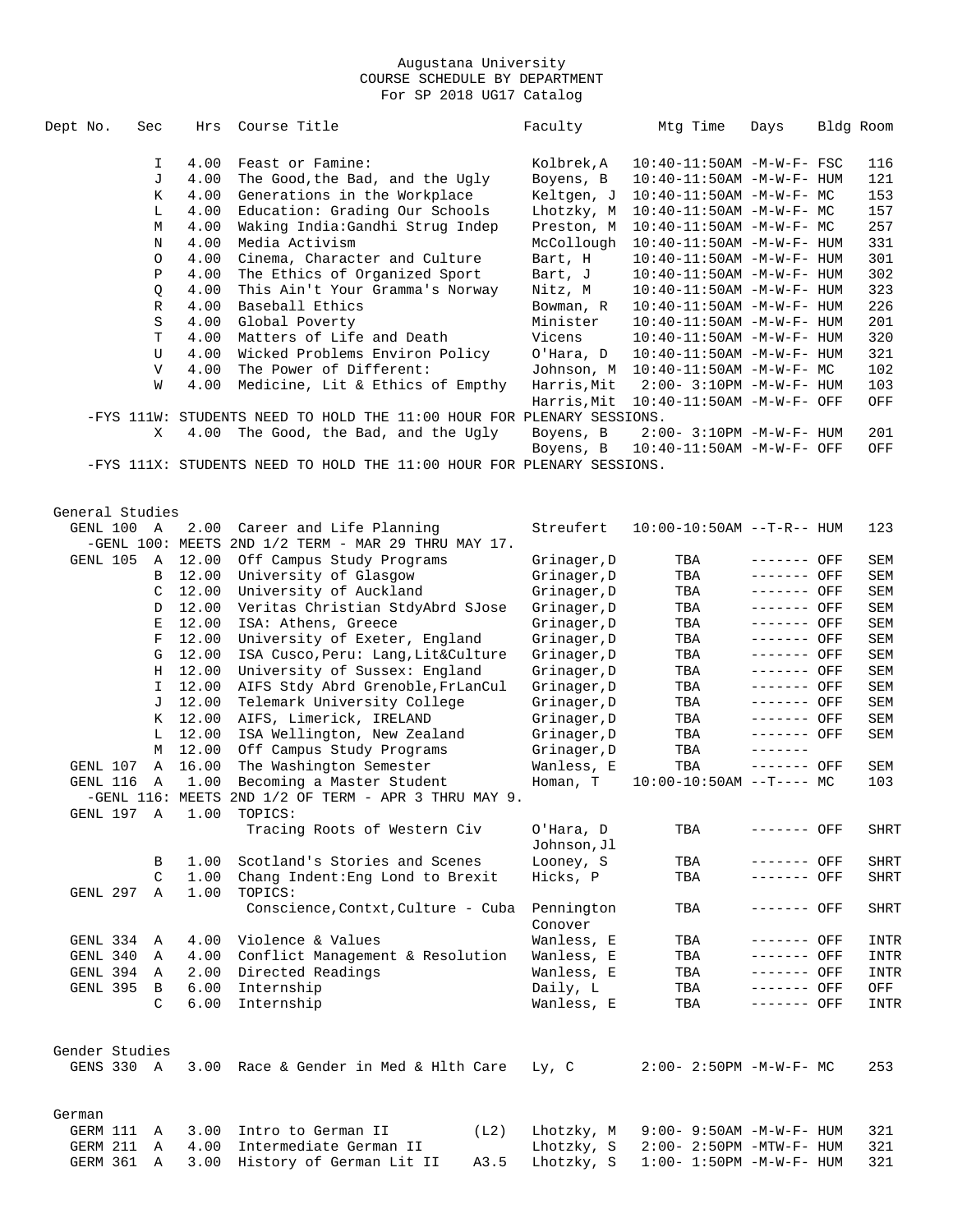| Dept No.                | Sec         | Hrs          | Course Title                                                    |     | Faculty                  | Mtg Time                                            | Days         | Bldg Room  |
|-------------------------|-------------|--------------|-----------------------------------------------------------------|-----|--------------------------|-----------------------------------------------------|--------------|------------|
| GERM 395                | A           | 4.00         | Internship                                                      |     | Lhotzky, S               | TBA                                                 | ------- OFF  | OFF        |
| GERM 400                | Α           | 1.00         | Honors Thesis                                                   |     | Lhotzky, S               | TBA                                                 | ------- OFF  | OFF        |
|                         |             |              |                                                                 |     |                          |                                                     |              |            |
| Government/Intl Affairs |             |              |                                                                 |     |                          |                                                     |              |            |
| GOVT 110                | Α<br>B      | 3.00<br>3.00 | Intro to Government<br>(SS)                                     |     | Wanless, E<br>Schotten   | $6:30-9:20PM -M--- MC$                              |              | 255<br>264 |
| GOVT 120                |             | 3.00         | Intro to Government<br>(SS)<br>Politics in a Diverse World (NW) |     |                          | 12:00-12:50PM -M-W-F- MC                            |              | 202        |
|                         | Α<br>B      |              | Politics in a Diverse World (NW)                                |     | Dndelinger               | $8:30 - 9:50AM -T-R-- MC$<br>$1:00-2:20PM -T-R--MC$ |              | 202        |
| GOVT 200                | Α           | 3.00<br>3.00 | American Government<br>(US)/A3.3                                |     | Dndelinger<br>Wanless, E | $9:00 - 9:50AM - M - W - F - MC$                    |              | 264        |
| GOVT 235                | Α           | 3.00         | American Foreign Policy                                         |     | Dndelinger               | 8:00- 8:50AM -M-W-F- MC                             |              | 202        |
| GOVT 301                | Α           | 3.00         | State and Local Politics                                        |     | Wanless, E               | 11:00-11:50AM -M-W-F- MC                            |              | 101        |
| GOVT 320                | Α           | 3.00         | Political Philosophy                                            | (W) | Schotten                 | $2:00 - 2:50PM -M-W-F - MC$                         |              | 264        |
| GOVT 390                | Α           | 2.00         | Research Seminar                                                | (W) | Dndelinger               | TBA                                                 | ------- OFF  | OFF        |
| GOVT 391                | A           | 2.00         | Honors Seminar                                                  | (W) | Dndelinger               | TBA                                                 | ------- OFF  | OFF        |
| GOVT 395                | Α           | 4.00         | Internship                                                      |     | Dndelinger               | TBA                                                 | ------- OFF  | OFF        |
| GOVT 396                | $\mathbb A$ | 7.00         | Internship                                                      |     | Dndelinger               | TBA                                                 | ------- OFF  | OFF        |
|                         |             |              |                                                                 |     |                          |                                                     |              |            |
| History                 |             |              |                                                                 |     |                          |                                                     |              |            |
| HIST 111                | Α           | 3.00         | Western Civilization II<br>(WT)                                 |     | Mullin, M                | 8:00- 8:50AM -M-W-F- MC                             |              | 201        |
|                         | B           | 3.00         | Western Civilization II<br>(WT)                                 |     | Preston, M               | $9:00 - 9:50AM - M-W-F - MC$                        |              | 201        |
| HIST 113                | Α           | 3.00         | Art Hist II: Ren-20th Cent<br>(WT)                              |     | Twa, L                   | $9:00 - 9:50AM - M-W-F - FSC$                       |              | 113B       |
| HIST 121                | Α           | 3.00         | American Exper. Since 1877<br>(US)                              |     | Woodard                  | $12:00-12:50PM -M-W-F-MC$                           |              | 257        |
|                         | B           | 3.00         | American Exper. Since 1877<br>(US)                              |     | Woodard                  | $1:00 - 1:50PM - M - W - F - MC$                    |              | 257        |
| HIST 230                | Α           | 3.00         | Cult Hist Mexico: Aztec-Zeta (NW)                               |     | Conover                  | $8:30 - 9:50AM -T-R-- MC$                           |              | 255        |
| HIST 290                | Α           | 3.00         | History of American Press                                       | (W) | Miller, J                | $6:00 - 7:20PM -T-R-- HUM$                          |              | 201        |
| HIST 337                | Α           | 3.00         | Hist Econ Thought & Methodology                                 |     | Eqqleston                | 12:00-12:50PM -M-W-F- MC                            |              | 120        |
| HIST 490                | Α           | 3.00         | Senior Seminar                                                  | (W) | Preston, M               | $11:00-12:20PM$ --T-R-- MC                          |              | 120        |
|                         |             |              |                                                                 |     |                          |                                                     |              |            |
| Health                  |             |              |                                                                 |     |                          |                                                     |              |            |
| HLTH 216                | Α           | 2.00         | Stress Management<br>(WB2)                                      |     | VanLaecken               | $9:00 - 9:50AM -T-R--FSC$                           |              | 374        |
| HLTH 222<br>HLTH 242 A  | A           | 3.00<br>2.00 | Nutrition<br>(WB)                                               |     | Barkley, S               | 8:00- 8:50AM -M-W-F- FSC                            |              | 374<br>374 |
|                         |             |              | Personal Health<br>(WB2)                                        |     | VanLaecken               | $11:00-11:50AM$ --T-R-- FSC                         |              |            |
| International Studies   |             |              |                                                                 |     |                          |                                                     |              |            |
| INST 100                | Α           | 1.00         | Intro to International Studies                                  |     | Sorenson, T              | $6:00 - 7:50PM -M--- HUM$                           |              | 323        |
| INST 200                | A           | 1.00         | Living & Learning Abroad                                        |     | Grinager, D              | $3:00 - 3:50PM$ ----R-- HUM                         |              | 301        |
|                         |             |              | -INST 200: MEETS 2ND $1/2$ OF SEMESTER - MAR 26 THRU MAY 17.    |     |                          |                                                     |              |            |
|                         |             |              | INST 390 A 1.00 Senior Research Project                         |     | Nitz, M                  | TBA                                                 | ------- OFF  | OFF        |
| INST 395 A              |             | 3.00         | Internship                                                      |     | Nitz, M                  | TBA                                                 | ------- OFF  | OFF        |
|                         |             |              |                                                                 |     |                          |                                                     |              |            |
| Sign Lang. Interpreting |             |              |                                                                 |     |                          |                                                     |              |            |
| INTR 301 A              |             | 3.00         | Building Translation Skills                                     |     | Gundersn, C              | $10:40-11:50AM$ $-M-W---$ MC                        |              | 254        |
| INTR 342                | A           | 3.00         | Amer Sign Language to English I                                 |     | Dyce, M                  | $8:30 - 9:50AM - M-W--- MC$                         |              | 254        |
| INTR 343                | Α           | 3.00         | English to Amer Sign Language I                                 |     | Gundersn, C              | $8:30-9:50AM --T-R--MC$                             |              | 254        |
| <b>INTR 355</b>         | Α           | 3.00         | Interpreting Practicum                                          |     | Dyce, M                  | TBA                                                 | ------- OFF  | OFF        |
| INTR 397                | Α           | 3.00         | TOPICS:                                                         |     |                          |                                                     |              |            |
|                         |             |              | The Power of Empowerment                                        |     | Dyce, M                  | $6:00-8:50PM -M--- MC$                              |              | 201        |
| INTR 455 A              |             | 9.00         | Advanced Interpreting Practicum                                 |     | Dyce, M                  | TBA                                                 | ------- OFF  | OFF        |
| Journalism              |             |              |                                                                 |     |                          |                                                     |              |            |
| <b>JOUR 095</b>         | A           | 1.00         | Journalism Participation                                        |     |                          |                                                     |              |            |
|                         |             |              | MIRROR                                                          |     | Miller, J                | TBA                                                 | $------$ HUM | 222        |
|                         | В           | 1.00         | <b>EDDA</b>                                                     |     | Blank-Libr               | TBA                                                 | $------$ HUM | 221        |
| <b>JOUR 115</b>         | Α           | 3.00         | News Reporting & Writing                                        | (W) | Blank-Libr               | $1:00 - 1:50PM - M - W - F - HUM$                   |              | 103        |
| <b>JOUR 215</b>         | Α           | 3.00         | Newspaper Writing: Sports                                       | (W) | Gale, D.                 | 12:00-12:50PM -M-W-F- HUM                           |              | 103        |
| <b>JOUR 255</b>         | Α           | 3.00         | Multimedia Storytelling                                         |     | Blank-Libr               | $2:00 - 3:20PM -T-R--CVA$                           |              | 181A       |
| <b>JOUR 290</b>         | Α           | 3.00         | History of American Press                                       | (W) | Miller, J                | $6:00 - 7:20PM -T-R--HUM$                           |              | 201        |
| <b>JOUR 312</b>         | Α           | 3.00         | Writing For Magazines                                           | (W) | Walker, J                | $11:00-12:20PM$ --T-R-- HUM                         |              | 106        |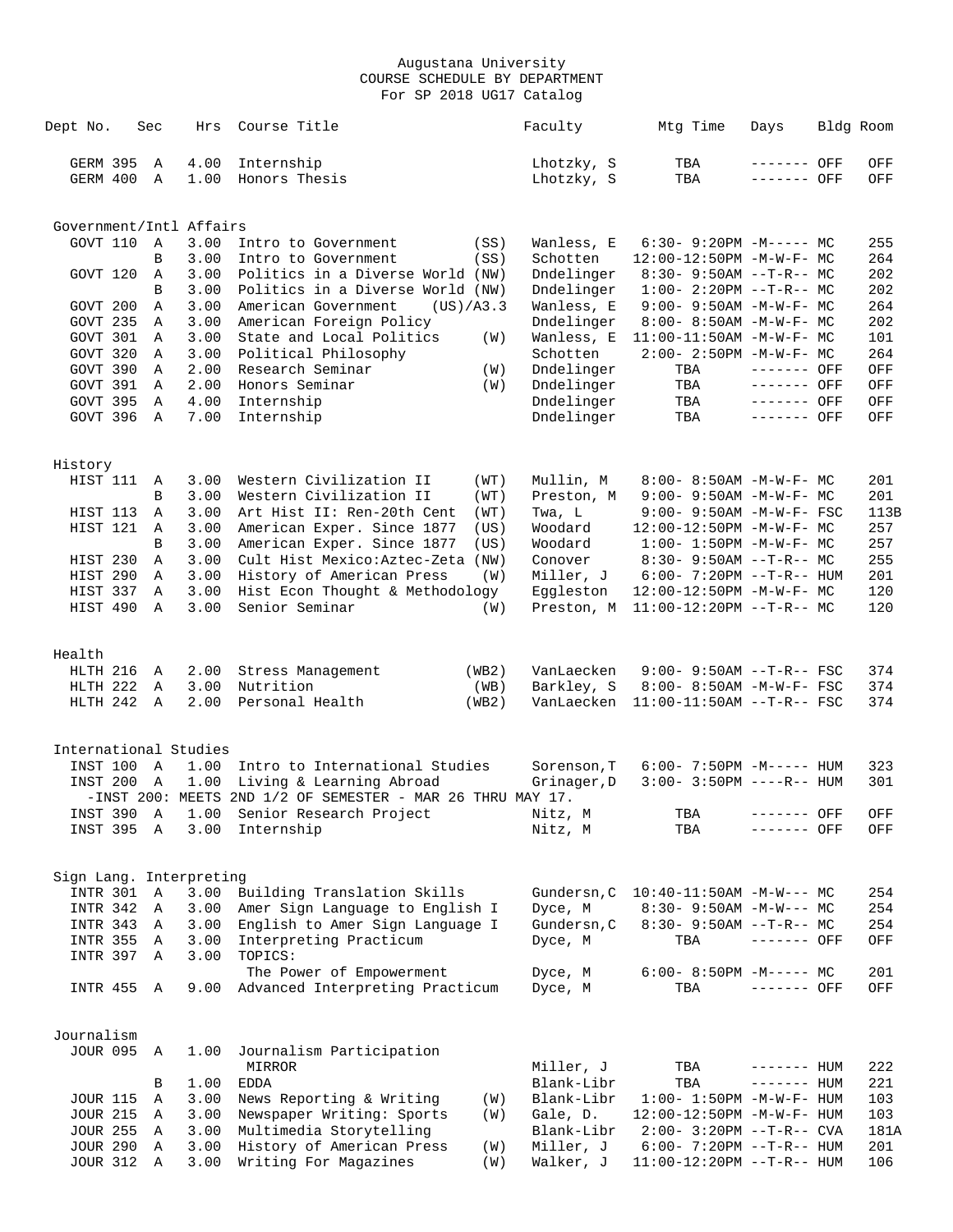| Dept No.              | Sec            | Hrs          | Course Title                                | Faculty                 | Mtg Time                                                       | Days         | Bldg Room  |
|-----------------------|----------------|--------------|---------------------------------------------|-------------------------|----------------------------------------------------------------|--------------|------------|
| JOUR 395 A            |                | 4.00         | Internship                                  | Blank-Libr              | TBA                                                            | ------- OFF  | OFF        |
| <b>JOUR 495</b>       | $\overline{A}$ | 4.00         | Internship                                  | Blank-Libr              | TBA                                                            | ------- OFF  | OFF        |
| Luther House of Study |                |              |                                             |                         |                                                                |              |            |
| LHOS 433 A            |                |              | 3.00 Lutheran Heritage: Worship             | Croghan                 | $1:00 - 1:50PM - M - W - F - SFS$                              |              | 204B       |
| Mathematics           |                |              |                                             |                         |                                                                |              |            |
| MATH 131 A            |                | 3.00         | Geom & Probabil for Teachrs (MT)            | Olimb, C                | 9:00- 9:50AM -M-W-F- FSC                                       |              | 373        |
| MATH 140              | A              | 3.00         | Quantitative Reasoning<br>(MT)              | Erickson, L             | $9:00 - 9:50AM - M - W - F - FSC$                              |              | 376        |
|                       | B              | 3.00         | Quantitative Reasoning<br>(MT)              | Erickson, L             | 12:00-12:50PM -M-W-F- FSC                                      |              | 373        |
|                       | $\mathcal{C}$  | 3.00         | Quantitative Reasoning<br>(MT)              | Erickson, L             | $1:00 - 1:50PM -M-W-F - FSC$                                   |              | 373<br>116 |
| MATH 150<br>MATH 151  | Α<br>Α         | 4.00<br>4.00 | Pre-Calculus<br>(MT)<br>Calculus I<br>(MT)  | Olson, C<br>Sorenson, T | 12:00-12:50PM -MTW-F- FSC<br>12:00-12:50PM -MTW-F- FSC         |              | 214        |
|                       | B              | 4.00         | Calculus I<br>(MT)                          | Sorenson, T             | $1:00-1:50PM -MTW-F-FSC$                                       |              | 374        |
| MATH 152              | $\mathbb{A}$   | 4.00         | Calculus II                                 | Olimb, C                | $1:00-1:50PM -MTW-F-FSC$                                       |              | 114        |
|                       | B              | 4.00         | Calculus II                                 | Olson, C                | 2:00- 2:50PM -MTW-F- FSC                                       |              | 114        |
| MATH 153              | A              | 3.00         | Calculus III                                | Sorenson, T             | 8:00- 8:50AM -M-W-F- FSC                                       |              | 370        |
| MATH 220              | A              | 3.00         | Linear Algebra                              | Gregg, M                | $2:00 - 2:50PM -M-W-F - FSC$                                   |              | 374        |
| MATH 315              | A              | 3.00         | Probability and Statistics                  | Gregg, M                | 11:00-11:50AM -M-W-F- FSC                                      |              | 373        |
| <b>MATH 355</b>       | Α              | 3.00         | Complex Analysis                            | Olimb, C                | 11:00-12:20PM --T-R-- FSC                                      |              | 373        |
| MATH 490              | A              | 1.00         | Senior Seminar                              | Gregg, M                | $6:00 - 6:50PM -M--- FSC$                                      |              | 373        |
| Media Studies         |                |              |                                             |                         |                                                                |              |            |
| MDST 220 A            |                | 3.00         | History of Electronic Media (US)            | Bart, J                 | $1:00 - 1:50PM -M-W-F- HUM$                                    |              | 331        |
| MDST 230 A            |                | 3.00         | Media Aesthetics and Production             | McCollough              | $8:30 - 9:50AM -T-R-- HUM$                                     |              | 301        |
| Music                 |                |              |                                             |                         |                                                                |              |            |
| MUSI 002              | Α              | 0.00         | Piano Proficiency                           | Pennington              | TBA                                                            | ------- OFF  | OFF        |
| MUSI 095              | $\mathbb A$    | 1.00         | Music Ensemble:<br>A3.5B<br>Augustana Choir | Nesheim                 | 3:55- 5:10PM -MTWR-- HUM                                       |              | 173        |
|                       | В              | 1.00         | Collegiate Chorale                          | Svenningsn              | 3:00- 3:50PM -MTW-F- CHPL                                      |              | 101        |
|                       | D              | 1.00         | Angelus                                     | Grevlos, L              | 3:00- 3:50PM -MTW-F- HUM                                       |              | 173        |
|                       | $\mathbf E$    | 1.00         | Augustana Concert Band                      | Unger                   | $4:00 - 5:30PM -M-WR-- HUM$                                    |              | 168        |
|                       |                |              |                                             | Unger                   | $4:30 - 5:30PM -T--- HUM$                                      |              | 168        |
|                       | F<br>K         | 1.00         | Blue & Gold Band                            | Petersen, L             | 7:00- 9:30PM ----R-- HUM                                       |              | 168        |
|                       |                | 1.00         | Aug Orchestra (Woods, Brass, Perc)          | Folliard<br>Folliard    | $6:30 - 9:00 \text{PM U----- HUM}$<br>$3:00-4:30PM --T--- HUM$ |              | 168<br>168 |
|                       | L              | 1.00         | Augustana Orchestra (Strings)               | Folliard                | 6:30- 9:00PM U------ HUM                                       |              | 168        |
|                       |                |              |                                             | Folliard                | $3:00-4:30PM -T--- HUM$                                        |              | 168        |
|                       |                |              |                                             | Folliard                | $3:00-4:30PM$ ---W--- HUM                                      |              | 178        |
| MUSI 096              | М<br>Α         | 1.00<br>1.00 | Symphonic Chorus<br>Chamber Music:          | Johnson, J              | 7:00-10:00PM -M----- HUM                                       |              | 173        |
|                       |                |              | Opera Theater Workshop                      | Grevlos, L              | $10:00-10:50AM$ --T-R-- HUM                                    |              | 173        |
|                       |                |              |                                             | Grevlos, L              | $4:00 - 5:00PM$ -----F- HUM                                    |              | 178        |
|                       | В              | 1.00         | Brass Quintet                               | Unger                   | TBA                                                            | $------$ HUM |            |
|                       | C              | 1.00         | Saxophone Quartet                           | Hanegan, B              | TBA                                                            | $------$ HUM | 155        |
|                       | D              | 1.00         | String                                      | Melik-Step              | TBA                                                            | $------$ HUM | 152        |
|                       | Е              | 1.00         | Clarinet                                    | Larson, A               | $4:30 - 5:20PM -T--- HUM$                                      |              | 28         |
|                       | $\mathbf F$    | 1.00         | Flute Choir                                 | Anderson, E             | $3:00 - 3:50PM -M-----$ HUM                                    |              | 178        |
|                       | Η              | 1.00         | Woodwind Ouintet                            | Hanegan, B              | TBA                                                            | $------$ HUM |            |
|                       | I<br>Κ         | 1.00<br>1.00 | Percussion Ensemble<br>Trombone Choir       | Pennington<br>Roseth    | $6:00 - 8:00PM$ ---W--- HUM<br>$4:30 - 5:30PM -T--- HUM$       |              | 168<br>178 |
|                       | L              | 1.00         | String Quartet                              | Melik-Step              | TBA                                                            | $------$ HUM | 50         |
|                       | М              | 1.00         | Jazz Lab                                    | Hanegan, B              | $6:40 - 7:30PM -T--- HUM$                                      |              | 168        |
|                       | Ν              | 1.00         | Northlanders Jazz Combo                     | Hanegan, B              | 5:30- 6:40PM ---W--- HUM                                       |              | 178        |
|                       | Q              | 1.00         | Mallet Keyboard Ensemble                    | Pennington              | $10:40-12:00PM$ -----F- HUM                                    |              | 144        |
|                       | R              | 1.00         | Piano Ensemble                              | Andrews, R              | TBA                                                            |              |            |
| MUSI 097              | Α              | 1.00         | Chamber Music Ensemble:                     |                         |                                                                |              |            |
|                       | B              | 1.00         | Chamber Choir<br>Brass Choir                | Nesheim<br>Unger        | 5:15- 6:15PM -M--R-- HUM<br>$6:00-7:00PM$ ----R-- HUM          |              | 173<br>177 |
|                       |                |              |                                             |                         |                                                                |              |            |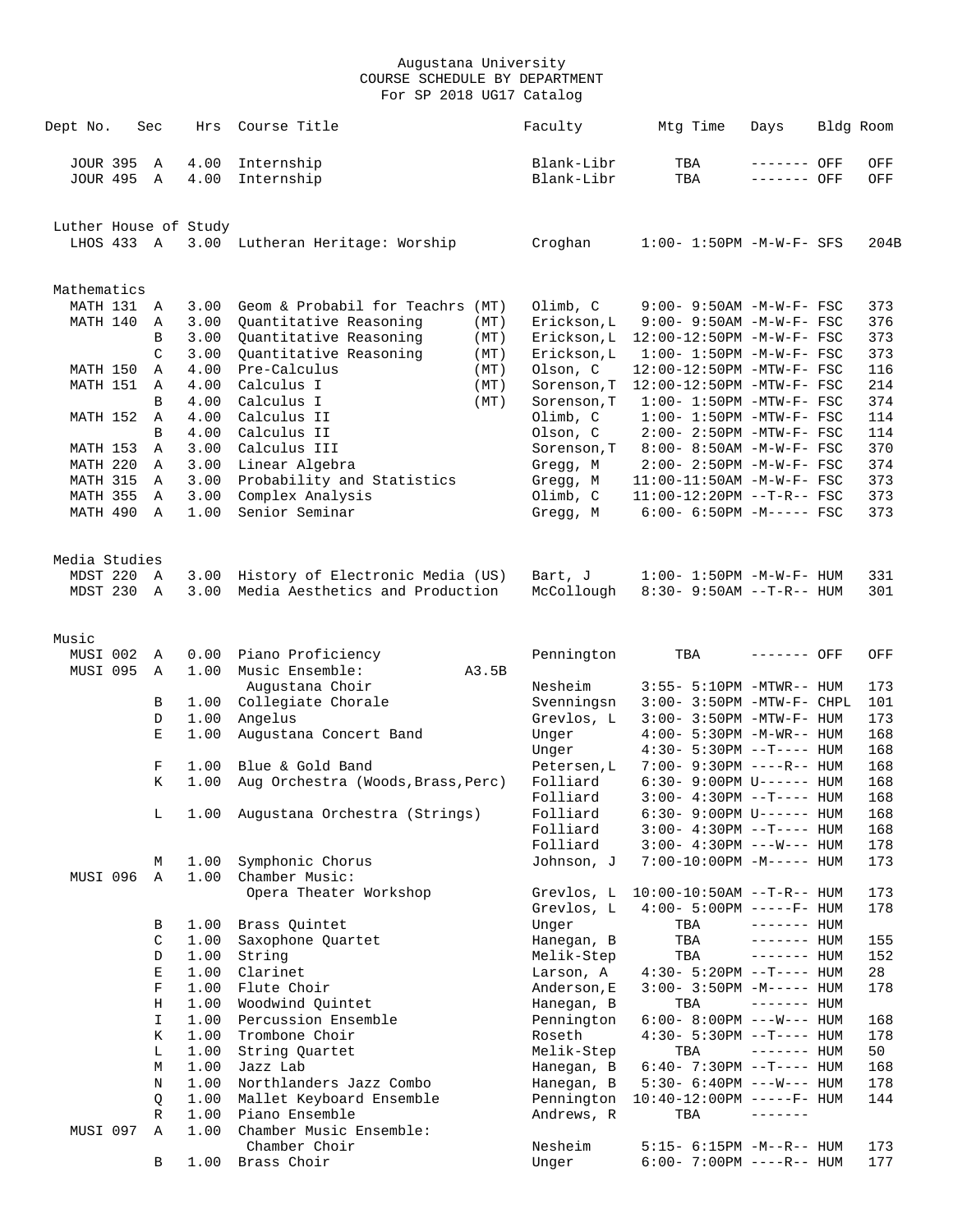| Dept No.        | Sec      | Hrs          | Course Title                                          | Faculty                   | Mtg Time                                                 | Days         | Bldg Room       |
|-----------------|----------|--------------|-------------------------------------------------------|---------------------------|----------------------------------------------------------|--------------|-----------------|
|                 | C        | 1.00         | Northlanders Jazz Band                                | Hanegan, B                | $5:40-6:30PM -MT--- HUM$                                 |              | 168             |
| MUSI 110        | Α        | 3.00         | The Understanding of Music<br>(A)                     | Folliard                  | 9:00- 9:50AM -M-W-F- HUM                                 |              | 123             |
| MUSI 118        | Α        | 3.00         | Blues, Jazz, and Rock<br>(US)                         | Petersen, L               | $11:00-12:20PM -T-R--HUM$                                |              | 123             |
| MUSI 121 A      |          | 2.00         | Music Theory II                                       | Andrews, R                | $1:00 - 1:50PM - M - W - F - HUM$                        |              | 121             |
| MUSI 121L A     |          | 1.00         | Aural Skills II                                       | Svenningsn                | $1:00 - 1:50PM -T-R-- HUM$                               |              | 121             |
| MUSI 153        | A        | 1.00         | Interm Class Piano: Music Majors                      | Schempp, M                | $8:00 - 8:50AM - M-W--- HUM$                             |              | 146             |
| MUSI 161        | A        | 1.00         | Private Instruction: Strings                          |                           |                                                          |              |                 |
|                 |          |              | Violin-30 min.                                        | Modzelewsk                | TBA                                                      | $------$ HUM | 4               |
|                 | AΜ       | 1.00         | Violin-50 min.                                        | Modzelewsk                | $3:00-3:50PM$ ----R-- HUM                                |              | 4               |
|                 | AR       | 1.00         | Violin-50 min. (Degree Recital)                       | Modzelewsk                | $3:00-3:50PM$ ----R-- HUM                                |              | 4               |
|                 | B        | 1.00         | Violin-30 min.                                        | Lin                       | TBA                                                      | $------$ HUM | 5               |
|                 | ΒM       | 1.00         | Violin-50 min.                                        | Lin                       | $3:00 - 3:50PM$ ----R-- HUM                              |              | 5               |
|                 | BR       | 1.00         | Violin-50 min. (Degree Recital)                       | Lin                       | $3:00-3:50PM$ ----R-- HUM                                |              | 5               |
|                 | C        | 1.00         | Viola-30 min.                                         | Peters, M                 | TBA                                                      | $------$ HUM | 11              |
|                 | CM       | 1.00         | Viola-50 min.                                         | Peters, M                 | $3:00-3:50PM$ ----R-- HUM                                |              | 11              |
|                 | CR       | 1.00         | Viola-50 min. (Degree Recital)                        | Peters, M                 | $3:00-3:50PM$ ----R-- HUM                                |              | 11              |
|                 | D        | 1.00         | Violoncello-30 min<br>Violoncello-50 min.             | Melik-Step                | TBA                                                      | ------- HUM  | 152             |
|                 | DM<br>DR | 1.00<br>1.00 | Violoncello-50 min. (DegreeRecit)                     | Melik-Step<br>Melik-Step  | $3:00-3:50PM$ ----R-- HUM<br>$3:00 - 3:50PM$ ----R-- HUM |              | 152<br>152      |
|                 | Е        | 1.00         | Bass-30 min.                                          | Casey, J                  | TBA                                                      | ------- HUM  | 5               |
|                 | EМ       | 1.00         | Bass-50 min.                                          |                           | $3:00 - 3:50PM$ ----R-- HUM                              |              | 5               |
|                 | ER       | 1.00         | Bass-50 min. (Degree Recital)                         | Casey, J<br>Casey, J      | $3:00 - 3:50PM$ ----R-- HUM                              |              | 5               |
|                 | F        | 1.00         | Guitar-30 min.                                        | Gundersn, G               | TBA                                                      | $------$ HUM | 34              |
|                 | G        | 1.00         | Harp-30 min                                           | Vorhes, A                 | TBA                                                      | $------$ HUM | 161             |
|                 | GM       | 1.00         | Harp-50 min.                                          | Vorhes, A                 | $3:00-3:50PM$ ----R-- HUM                                |              | 161             |
|                 | GR       | 1.00         | Harp-50 min. (Degree Recital)                         | Vorhes, A                 | $3:00-3:50PM$ ----R-- HUM                                |              | 161             |
| MUSI 162        | Α        | 1.00         | Private Instruction: Woodwinds                        |                           |                                                          |              |                 |
|                 |          |              | Flute-30 min.                                         | Masek, P                  | TBA                                                      | $------$ HUM | 158             |
|                 | AΜ       | 1.00         | Flute-50 min.                                         | Masek, P                  | $3:00-3:50PM$ ----R-- HUM                                |              | 158             |
|                 | AR       | 1.00         | Flute-50 min. (Degree Recital)                        | Masek, P                  | $3:00-3:50PM$ ----R-- HUM                                |              | 158             |
|                 | B        | 1.00         | Oboe-30 min.                                          | Paul, J                   | TBA                                                      | $------$ HUM | 7               |
|                 | ΒM       | 1.00         | Oboe-50 min.                                          | Paul, J                   | $3:00-3:50PM$ ----R-- HUM                                |              | 7               |
|                 | BR       | 1.00         | Oboe-50 min. (Degree Recital)                         | Paul, J                   | $3:00 - 3:50PM$ ----R-- HUM                              |              | 7 <sup>7</sup>  |
|                 | C        | 1.00         | Clarinet-30 min.                                      | Hill, C                   | TBA                                                      | $------$ HUM | 157             |
|                 | CM       | 1.00         | Clarinet-50 min.                                      | Larson, A<br>Hill, C      | $3:00-3:50PM$ ----R-- HUM                                |              | 157             |
|                 |          |              |                                                       | Larson, A                 |                                                          |              |                 |
|                 | CR       | 1.00         | Clarinet-50 min. (Degree Recital)                     | Hill, C                   | $3:00-3:50PM$ ----R-- HUM                                |              | 157             |
|                 | D        | 1.00         | Bassoon-30 min.                                       | Tomkins,J                 | TBA                                                      | $------$ HUM | $7\phantom{.}$  |
|                 | DM       | 1.00         | Bassoon-50 min.                                       | Tomkins, J                | $3:00 - 3:50PM$ ----R-- HUM                              |              | $7\phantom{.0}$ |
|                 | DR       | 1.00         | Bassoon-50 min. (Degree Recital)                      | Tomkins,J                 | $3:00 - 3:50PM$ ----R-- HUM                              |              | 7               |
|                 | E        | 1.00         | Saxophone-30 min                                      | Hanegan, B                | TBA                                                      | $------$ HUM | 155             |
|                 | EМ       | 1.00         | Saxophone-50 min.                                     | Hanegan, B                | $3:00 - 3:50PM$ ----R-- HUM                              |              | 155             |
|                 | ER       | 1.00         | Saxophone-50 min. (Degree Recit)                      | Hanegan, B                | $3:00 - 3:50PM$ ----R-- HUM                              |              | 155             |
| <b>MUSI 163</b> | Α        | 1.00         | Private Instruction: Brass Winds                      |                           |                                                          |              |                 |
|                 |          |              | Horn-30 min.                                          | Carlson, A                | TBA                                                      | $------$ HUM | 10              |
|                 | AΜ       | 1.00         | Horn-50 min.                                          | Carlson, A                | 3:00- 3:50PM ----R-- HUM                                 |              | 10              |
|                 | AR       | 1.00         | Horn-50 min. (Degree Recital)                         | Carlson, A                | 3:00- 3:50PM ----R-- HUM                                 |              | 10              |
|                 | В        | 1.00         | Trumpet-30 min.                                       | Linder                    | TBA                                                      | $------$ HUM | 10              |
|                 | ΒM       | 1.00         | Trumpet-50 min.                                       | Linder                    | $3:00-3:50PM$ ----R-- HUM                                |              | 10              |
|                 | BR       | 1.00         | Trumpet-50 min. (Degree Recital)                      | Linder                    | 3:00- 3:50PM ----R-- HUM                                 |              | 10              |
|                 | C        | 1.00         | Trombone-30 min.                                      | Roseth                    | TBA                                                      | $------$ HUM | 13              |
|                 | CM       | 1.00         | Trombone-50 min.                                      | Roseth                    | $3:00 - 3:50PM$ ----R-- HUM                              |              | 13              |
|                 | CR<br>D  | 1.00<br>1.00 | Trombone-50 min. (Degree Recit)<br>Euphonium-30 min.  | Roseth<br>Roseth          | 3:00- 3:50PM ----R-- HUM<br>TBA                          |              | 13              |
|                 |          |              |                                                       |                           |                                                          | $------$ HUM | 13              |
|                 | DM<br>DR | 1.00<br>1.00 | Euphonium-50 min.<br>Euphonium-50 min. (Degree Recit) | Roseth<br>Roseth          | $3:00-3:50PM$ ----R-- HUM                                |              | 13              |
|                 |          | 1.00         | Tuba-30 min.                                          |                           | 3:00- 3:50PM ----R-- HUM                                 |              | 13<br>10        |
|                 | Е<br>ЕM  | 1.00         | Tuba-50 min.                                          | Andersen,M                | TBA<br>$3:00 - 3:50PM$ ----R-- HUM                       | $------$ HUM | 10              |
|                 | ER       | 1.00         | Tuba-50 min. (Degree Recital)                         | Andersen,M<br>Andersen, M |                                                          |              | 10              |
| MUSI 164        | Α        | 1.00         | Private Instruction: Percussion                       |                           | 3:00- 3:50PM ----R-- HUM                                 |              |                 |
|                 |          |              | Percussion-30 min.                                    | Pennington                | TBA                                                      | ------- HUM  | 144             |
|                 | AΜ       | 1.00         | Percussion-50 min.                                    | Pennington                | 3:00- 3:50PM ----R-- HUM                                 |              | 144             |
|                 | AR       | 1.00         | Percussion-50 min. (Degree Recit)                     | Pennington                | 3:00- 3:50PM ----R-- HUM                                 |              | 144             |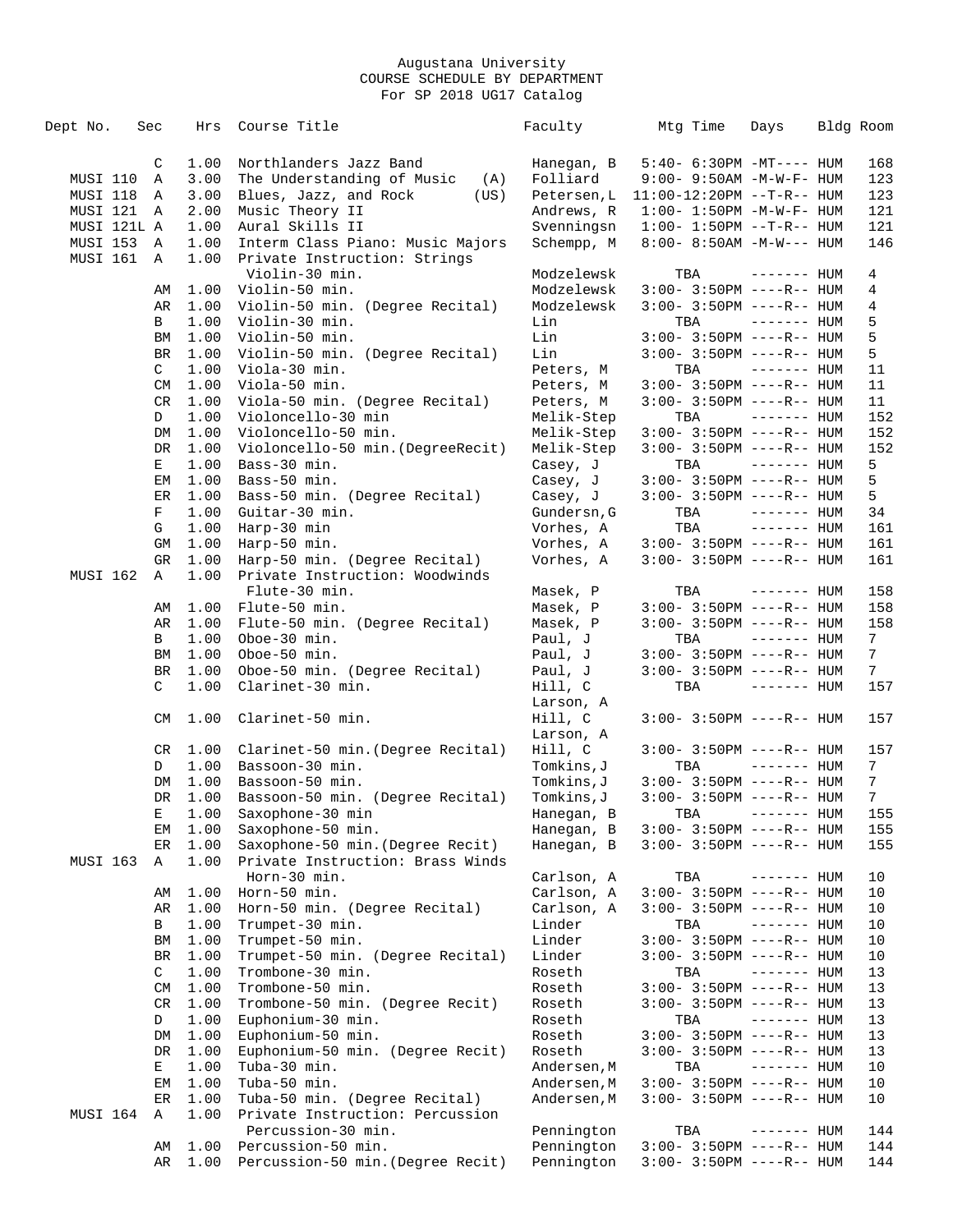| Dept No.                |            | Sec | Hrs  | Course Title                            | Faculty                  | Mtg Time                       | Days         | Bldg Room |
|-------------------------|------------|-----|------|-----------------------------------------|--------------------------|--------------------------------|--------------|-----------|
|                         |            |     |      |                                         |                          |                                |              |           |
| MUSI 165                |            | A   | 1.00 | Private Instruction: Piano              |                          |                                |              |           |
|                         |            |     |      | Piano-30 min.                           | Andrews, R               | TBA                            | $------$ HUM | 160       |
|                         |            | AΜ  | 1.00 | Piano-50 min.                           | Andrews, R               | $3:00-3:50PM$ ----R-- HUM      |              | 160       |
|                         |            | AR  | 1.00 | Piano-50 min. (Degree Recital)          | Andrews, R               | $3:00 - 3:50PM$ ----R-- HUM    |              | 160       |
|                         |            | АX  | 1.00 | Piano-30 min.                           | Andrews, R               | TBA                            | $------$ HUM | 160       |
|                         |            | В   | 1.00 | Piano-30 min.                           | Schempp, M               | TBA                            | $------$ HUM | 159       |
|                         |            | BR  | 1.00 | Piano-50 min. (Degree Recital)          | Schempp, M               | $3:00-3:50PM$ ----R-- HUM      |              | 159       |
|                         |            | BX  | 1.00 | Piano-30 min.                           | Schempp, M               | TBA                            | $------HUM$  | 159       |
|                         |            | C   | 1.00 | Piano-30 min.                           | Li, S                    | TBA                            | $------$ HUM | 158       |
|                         |            | CR  | 1.00 | Piano-50 min. (Degree Recital)          | Li, S                    | $3:00-3:50PM$ ----R-- HUM      |              | 158       |
|                         |            | CX  | 1.00 | Piano-30 min.                           | Li, S                    | TBA                            | $------$ HUM | 158       |
| MUSI 166                |            | Α   | 1.00 | Private Instruction: Keyboard           |                          |                                |              |           |
|                         |            |     |      | Organ-30 min.                           |                          | TBA                            | ------- HUM  | 150       |
|                         |            | AΜ  | 1.00 | Organ-50 min.                           | Schempp, M<br>Schempp, M | $3:00-3:50PM$ ----R-- HUM      |              | 150       |
|                         |            | AR  | 1.00 | Organ-50 min. (Degree Recital)          | Schempp, M               | $3:00-3:50PM$ ----R-- HUM      |              | 150       |
|                         |            |     |      |                                         |                          |                                |              |           |
|                         |            | в   | 1.00 | Harpsichord-30 min.                     | Schempp, M               | TBA                            | $------$ HUM | 150       |
|                         |            | BM  | 1.00 | Harpsichord-50 min.                     | Schempp, M               | $3:00-3:50PM$ ----R-- HUM      |              | 150       |
|                         |            | BR  | 1.00 | Harpsichord-50 min. (DegreeRecit)       | Schempp, M               | $3:00-3:50PM$ ----R-- HUM      |              | 150       |
| MUSI 167                |            | Α   | 1.00 | Private Instruction: Voice              |                          |                                |              |           |
|                         |            |     |      | Voice-30 min.                           | Staff                    | TBA                            | ------- HUM  |           |
|                         |            | AΜ  | 1.00 | Voice-50 min.                           | Staff                    | $3:00 - 3:50PM$ ----R-- HUM    |              |           |
|                         |            | В   | 1.00 | Voice-30 min.                           | Grevlos, L               | TBA                            | $------$ HUM | 139       |
|                         |            | ΒM  | 1.00 | Voice-50 min.                           | Grevlos, L               | $3:00-3:50PM$ ----R-- HUM      |              | 139       |
|                         |            | BR  | 1.00 | Voice-50 min. (Degree Recital)          | Grevlos, L               | $3:00 - 3:50PM$ ----R-- HUM    |              | 139       |
|                         |            | C   | 1.00 | Voice-30 min.                           | Schreck, J               | TBA                            | $------$ HUM | 153       |
|                         |            | CM  | 1.00 | Voice-50 min.                           | Schreck, J               | $3:00-3:50PM$ ----R-- HUM      |              | 153       |
|                         |            | CR  | 1.00 | Voice-50 min. (Degree Recital)          | Schreck, J               | $3:00 - 3:50PM$ ----R-- HUM    |              | 153       |
|                         |            | D   | 1.00 | Voice-30 min.                           | Campbell                 | TBA                            | $------$ HUM | 45        |
|                         |            | DM  | 1.00 | Voice-50 min.                           | Campbell                 | $3:00-3:50PM$ ----R-- HUM      |              | 45        |
|                         |            | DR  | 1.00 | Voice-50 min. (Degree Recital)          | Campbell                 | $3:00 - 3:50PM$ ----R-- HUM    |              | 45        |
|                         |            | Е   | 1.00 | Voice-30 min.                           | Svenningsn               | TBA                            | $------$ HUM | 140       |
|                         |            | EМ  | 1.00 | Voice-50 min.                           | Svenningsn               | $3:00-3:50PM$ ----R-- HUM      |              | 140       |
|                         |            | ER  | 1.00 | Voice-50 min. (Degree Recital)          | Svenningsn               | $3:00 - 3:50PM$ ----R-- HUM    |              | 140       |
|                         |            | F   | 1.00 | Voice-30 min.                           | Barnard, M               | TBA                            | $------$ HUM | 153       |
|                         |            | FM  | 1.00 | Voice-50 min.                           | Barnard, M               | $3:00-3:50PM$ ----R-- HUM      |              | 153       |
|                         |            | FR  | 1.00 | Voice-50 min. (Degree Recital)          | Barnard, M               | $3:00 - 3:50PM$ ----R-- HUM    |              | 153       |
|                         |            | G   | 1.00 | Voice-30 min                            | Nesheim                  | TBA                            | $------$ HUM | 136       |
| MUSI 212                |            | A   | 3.00 | Music Hist/Lit: 1750-Prsnt A3.1B        | Schempp, M               | 11:00-12:20PM --T-R-- HUM      |              | 145       |
| MUSI 221                |            | A   | 2.00 | Music Theory IV                         | Andrews, R               | $2:00 - 2:50PM -M-W-F - HUM$   |              | 121       |
| MUSI 221L A             |            |     | 1.00 | Aural Skills IV                         | Svenningsn               | 2:00- 2:50PM --T-R-- HUM       |              | 121       |
| MUSI 230                |            | Α   | 2.00 | Music, Theatre&Dance in ElemClass       | Johnson, S               | $6:00-8:00PM -M-----$ HUM      |              | 121       |
| MUSI 252                |            | А   | 2.00 | Woodwind Pedagogy & Performance         | Hanegan, B               | $9:00 - 9:50AM - MTWR - - HUM$ |              | 168       |
| MUSI 301                |            | A   | 3.00 | Advanced Instrumental Conducting        | Unger                    | $11:00-12:20PM -M-W---$ HUM    |              | 168       |
| MUSI 303                |            | Α   | 3.00 | Advanced Choral Conducting              | Nesheim                  | $11:00-12:20PM -M-W---$ HUM    |              | 173       |
| MUSI 321 A              |            |     | 3.00 | Instrumentation & Arranging             | Pennington               | $1:00 - 2:20PM -T-R--HUM$      |              | 146       |
| MUSI 331                |            | A   | 3.00 | Elem & Middle Sch Music Methods         | Grevlos, L               | $8:30 - 9:50AM -T-R-- HUM$     |              | 121       |
| MUSI 397 A              |            |     | 1.00 | TOPICS:                                 |                          |                                |              |           |
|                         |            |     |      | Choral Literature                       | Nesheim                  | $1:00 - 1:50PM$ -----F- HUM    |              | 173       |
|                         |            |     |      |                                         |                          |                                |              |           |
|                         |            |     |      |                                         |                          |                                |              |           |
| Native American Studies |            |     |      |                                         |                          |                                |              |           |
| NAST 320                |            | A   |      | 3.00 Native American Social Sys<br>(NW) | Hanson, J                | 12:00-12:50PM -M-W-F- MC       |              | 202       |
|                         |            | B   |      | 3.00 Native American Social Sys<br>(NW) | Bunger                   | $6:00-9:00PM -M--- MC$         |              | 202       |
|                         |            | C   |      | 3.00 Native American Social Sys<br>(NW) | Bunger                   | $6:00-9:00PM$ --T---- MC       |              | 201       |
|                         |            |     |      |                                         |                          |                                |              |           |
|                         |            |     |      |                                         |                          |                                |              |           |
| Nursing                 |            |     |      |                                         |                          |                                |              |           |
|                         | NURS 328 A |     | 3.00 | Pathophysiology                         | White, L                 | 8:00- 8:50AM -M-W-F- FSC       |              | 272       |
|                         |            |     |      |                                         | Schroeder                |                                |              |           |
|                         |            | В   | 3.00 | Pathophysiology                         | White, L                 | $11:00-11:50AM$ -M-W-F- FSC    |              | 114       |
|                         |            |     |      |                                         | Schroeder                |                                |              |           |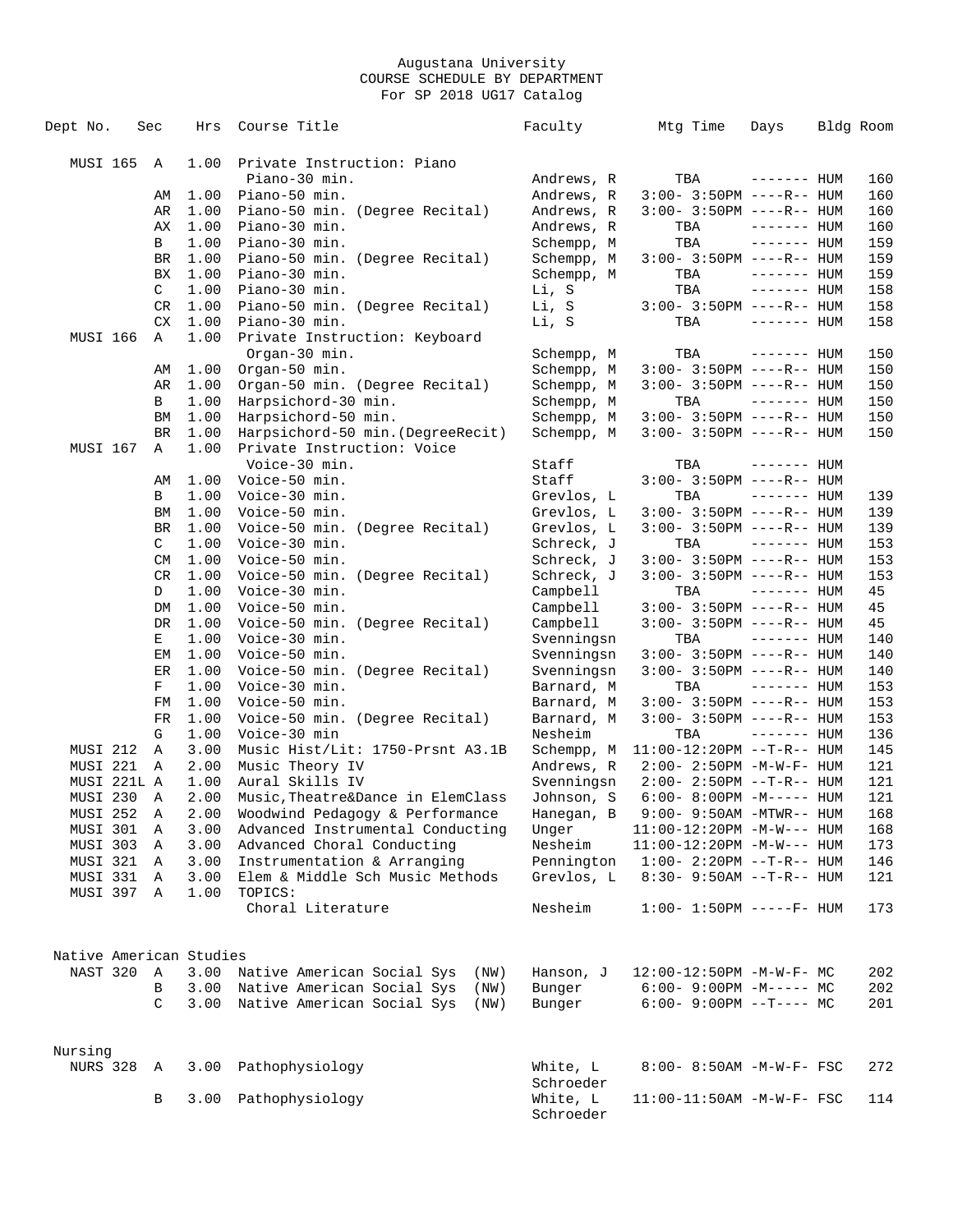| Dept No.                    | Sec                 |          | Hrs          | Course Title                                                       | Faculty                               |     | Mtg Time | Days                                                        | Bldg Room  |
|-----------------------------|---------------------|----------|--------------|--------------------------------------------------------------------|---------------------------------------|-----|----------|-------------------------------------------------------------|------------|
| NURS 340                    |                     | A        | 4.00         | Adult Health Nursing I                                             | Nelson, Mry<br>Serfling               |     |          | $8:00 - 8:50AM - M-W--- FSC$                                | 268        |
|                             |                     |          |              |                                                                    | Mueller, A<br>Nelson, Mry             |     |          | $8:00 - 8:50AM$ -----F- FSC                                 | 268        |
|                             |                     | В        | 4.00         | Adult Health Nursing I                                             | Karel, B<br>Nelson, Mry<br>Serfling   |     |          | 9:00- 9:50AM -M-W--- FSC                                    | 268        |
|                             |                     |          |              |                                                                    | Mueller, A<br>Nelson, Mry<br>Karel, B |     |          | $9:00-9:50AM$ -----F- FSC                                   | 268        |
|                             |                     | C        | 4.00         | Adult Health Nursing I                                             | Nelson, Mry<br>Serfling               |     |          | $11:00-11:50AM$ -M-W--- FSC                                 | 268        |
|                             |                     |          |              |                                                                    | Nelson, Mry<br>Karel, B               |     |          | $11:00-11:50AM$ -----F- FSC                                 | 268        |
|                             | NURS 340X X1        |          | 0.00         | Adult Health Nursing I Clinical                                    | Mueller, A                            |     |          | 7:00- 3:30PM --T---- OFF                                    | OFF        |
|                             |                     | X2       | 0.00         | Adult Health Nursing I Clinical                                    | Nordstrom                             |     |          | 7:00- 3:30PM --T---- OFF                                    | OFF        |
|                             |                     | X3       | 0.00         | Adult Health Nursing I Clinical                                    | Petersen, K                           |     |          | 7:00- 3:30PM --T---- OFF                                    | OFF        |
|                             |                     | X4       | 0.00         | Adult Health Nursing I Clinical                                    | Lawton                                |     |          | 7:00- 3:30PM --T---- OFF                                    | OFF        |
|                             |                     | X5       | 0.00         | Adult Health Nursing I Clinical                                    | King, M                               |     |          | 7:00- 3:30PM --T---- OFF                                    | OFF        |
|                             |                     | X6       | 0.00         | Adult Health Nursing I Clinical                                    | Locker                                |     |          | 7:00- 3:30PM ----R-- OFF                                    | OFF        |
|                             |                     | X7       | 0.00         | Adult Health Nursing I Clinical                                    | VanIperen                             |     |          | 7:00- 3:30PM ----R-- OFF                                    | OFF        |
|                             |                     | X8       | 0.00         | Adult Health Nursing I Clinical                                    | Nelson, M                             |     |          | 7:00- 3:30PM ----R-- OFF                                    | OFF        |
| <b>NURS 352</b>             |                     | X9       | 0.00         | Adult Health Nursing I Clinical                                    | Gruenig<br>Barthle                    |     |          | 7:00- 3:30PM ----R-- OFF                                    | OFF<br>270 |
|                             |                     | Α<br>B   | 3.00<br>3.00 | Child Health Nursing<br>Child Health Nursing                       | Barthle                               |     |          | $9:00 - 9:50AM - M-W--- FSC$<br>$11:00-11:50AM$ -M-W--- FSC | 270        |
|                             |                     | C        | 3.00         | Child Health Nursing                                               | Barthle                               |     |          | 12:00-12:50PM -M-W--- FSC                                   | 270        |
|                             | <b>NURS 352X X1</b> |          | 0.00         | Child Health Nursing Clinical                                      | Bresee, J                             |     |          | 7:00- 3:30PM --T---- OFF                                    | OFF        |
|                             |                     | X2       | 0.00         | Child Health Nursing Clinical                                      | Murphy, N                             |     |          | 7:00- 3:30PM --T---- OFF                                    | OFF        |
|                             |                     | X3       | 0.00         | Child Health Nursing Clinical                                      | Murphy, N                             |     |          | 7:00- 3:30PM --T---- OFF                                    | OFF        |
|                             |                     | X4       | 0.00         | Child Health Nursing Clinical                                      | Scholten, B                           |     |          | 7:00- 3:30PM --T---- OFF                                    | OFF        |
|                             |                     | X5       | 0.00         | Child Health Nursing Clinical                                      | Klemme                                |     |          | 7:00- 3:30PM --T---- OFF                                    | OFF        |
|                             |                     | X6       | 0.00         | Child Health Nursing Clinical                                      | Bresee, J                             |     |          | 7:00- 3:30PM ----R-- OFF                                    | OFF        |
|                             |                     | X7       | 0.00         | Child Health Nursing Clinical                                      | Callies                               |     |          | 7:00- 3:30PM ----R-- OFF                                    | OFF        |
|                             |                     | X8       | 0.00         | Child Health Nursing Clinical                                      | Scholten, B                           |     |          | 7:00- 3:30PM ----R-- OFF                                    | OFF        |
|                             |                     | X9       | 0.00         | Child Health Nursing Clinical                                      | Bachtell, A                           |     |          | 7:00- 3:30PM ----R-- OFF                                    | OFF        |
| <b>NURS 388</b>             |                     | Α        | 2.00         | Epidemiology Public Hlth Practc                                    | Gierach                               |     |          | $11:00-11:50AM$ -M-W--- FSC                                 | 272        |
|                             |                     | В        | 2.00         | Epidemiology Public Hlth Practc                                    | Gierach                               |     |          | 12:00-12:50PM -M-W--- FSC                                   | 272        |
| <b>NURS 395</b>             |                     | Α        | 2.00         | Internship                                                         | Schroeder                             | TBA |          | ------- OFF                                                 | OFF        |
| NURS 410                    |                     | Α        | 3.00         | Maternal & Reproductive Hlth Nur                                   | Gierach<br>Kruse                      |     |          | $8:00 - 9:50AM$ ---W--- FSC                                 | 116        |
|                             |                     | В        | 3.00         | Maternal & Reproductive Hlth Nur                                   | Gierach<br>Kruse                      |     |          | $2:30-4:20PM$ ---W--- FSC                                   | 270        |
|                             | NURS 410X X1        |          | 0.00         | Mat & Reprod Hlth Nurs Clinical                                    | Linton                                |     |          | 7:00- 3:30PM --T---- OFF                                    | OFF        |
|                             |                     | X2       | 0.00         | Mat & Reprod Hlth Nurs Clinical                                    | Linton                                |     |          | 7:00- 3:30PM --T---- OFF                                    | OFF        |
|                             |                     | X3       | 0.00<br>0.00 | Mat & Reprod Hlth Nurs Clinical<br>Mat & Reprod Hlth Nurs Clinical | Aldren<br>Aldren                      |     |          | 7:00- 3:30PM --T---- OFF<br>7:00- 3:30PM --T---- OFF        | OFF        |
|                             |                     | X4<br>X5 | 0.00         | Mat & Reprod Hlth Nurs Clinical                                    | Linton                                |     |          | 7:00- 3:30PM ----R-- OFF                                    | OFF<br>OFF |
|                             |                     | X6       | 0.00         | Mat & Reprod Hlth Nurs Clinical                                    | Linton                                |     |          | 7:00- 3:30PM ----R-- OFF                                    | OFF        |
|                             |                     | X7       | 0.00         | Mat & Reprod Hlth Nurs Clinical                                    | Wahl                                  |     |          | 7:00- 3:30PM ----R-- OFF                                    | OFF        |
| NURS 420                    |                     | Α        | 5.00         | Behavioral Health Nursing                                          | Abbott, K                             |     |          | $1:00-2:20PM -M-W--- FSC$                                   | 113A       |
|                             | NURS 420X X1        |          | 0.00         | Behav Health Nursing Clinical                                      | Christenso                            |     |          | $6:40-3:40PM$ ----R-- OFF                                   | OFF        |
|                             |                     | X2       | 0.00         | Behav Health Nursing Clinical                                      | Schlemmer                             |     |          | 3:00- 4:50PM ----R-- OFF                                    | OFF        |
| NURS 430                    |                     | Α        | 5.00         | Community Health Nursing                                           | Waltman, P                            |     |          | $1:00-2:20PM -M-W--- FSC$                                   | 270        |
|                             | NURS 430X X1        |          | 0.00         | Comm Health Nursing Clinical                                       | Poppens                               |     |          | 7:30-11:50AM -M----- OFF                                    | OFF        |
|                             |                     | X2       | 0.00         | Comm Health Nursing Clinical                                       | Poppens                               |     |          | 7:30-11:50AM --T---- OFF                                    | OFF        |
|                             |                     | X3       | 0.00         | Comm Health Nursing Clinical                                       | Hohn                                  |     |          | 7:30-11:50AM ---W--- OFF                                    | OFF        |
|                             |                     | X4       | 0.00         | Comm Health Nursing Clinical                                       | Poppens                               |     |          | 7:30-11:50AM ----R-- OFF                                    | OFF        |
| <b>NURS 468</b>             |                     | Α        | 1.00         | NCLEX Review                                                       | Nelson, Mry<br>White, L               |     |          | $12:00-12:50PM -M---$ FSC                                   | 268        |
|                             |                     | В        | 1.00         | NCLEX Review                                                       | Nelson, Mry<br>White, L               |     |          | $2:30-3:20PM -M--- FSC$                                     | 270        |
| <b>NURS 495</b><br>NURS 497 |                     | Α<br>Α   | 2.00<br>1.00 | Internship<br>TOPICS:                                              | White, L                              | TBA |          | ------- OFF                                                 | OFF        |
|                             |                     |          |              | Nursing Topics in Aging Studies                                    | White, L                              | TBA |          | ------- OFF                                                 | ONLN       |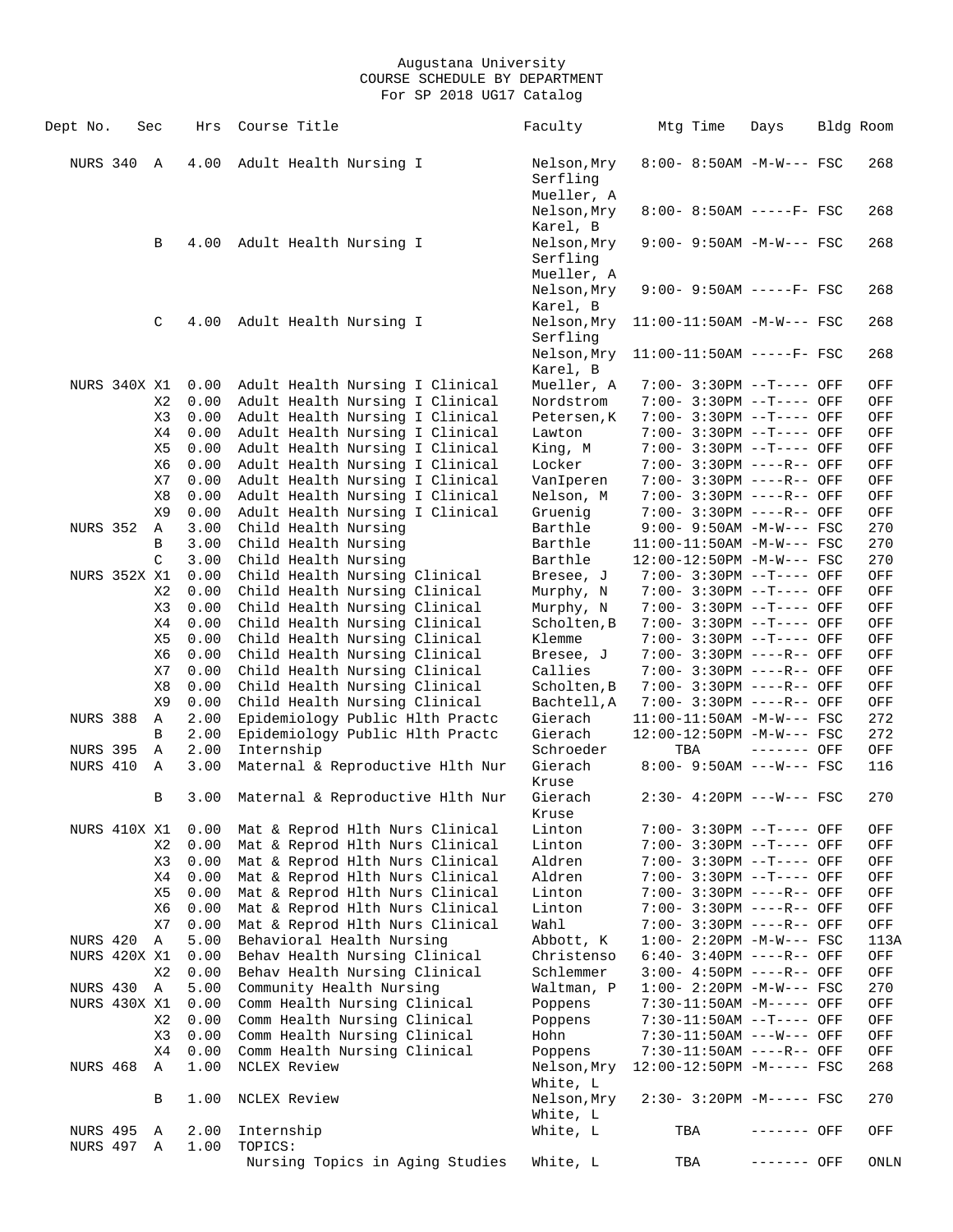| Dept No.           | Sec         | Hrs          | Course Title                                                           |                | Faculty                | Mtg Time                                                    | Days                           | Bldg Room |            |
|--------------------|-------------|--------------|------------------------------------------------------------------------|----------------|------------------------|-------------------------------------------------------------|--------------------------------|-----------|------------|
|                    |             |              |                                                                        |                |                        |                                                             |                                |           |            |
| Physical Education |             |              |                                                                        |                |                        |                                                             |                                |           |            |
| PE 095             | Α           | 1.00         | Intercollegiate Athletics                                              | A1.3           |                        |                                                             |                                |           |            |
|                    |             |              | Baseball                                                               |                | Huber, T               | TBA                                                         | ------- ELMN                   |           | 105        |
|                    | В           | 1.00         | Basketball (Men)                                                       |                | Billeter               | TBA                                                         | $------$ ELMN                  |           | 105        |
|                    | C           | 1.00         | Basketball (Women)                                                     |                | Krauth, D              | TBA                                                         | ------- ELMN                   |           | 105        |
|                    | D<br>Е      | 1.00<br>1.00 | Softball<br>Tennis (Men)                                               |                | VanSchepen             | TBA                                                         | $------ELMN$                   |           | 105<br>105 |
|                    | $\mathbf F$ | 1.00         | Tennis (Women)                                                         |                | Taylor, L<br>Taylor, L | TBA<br>TBA                                                  | $------$ ELMN<br>$------$ ELMN |           | 105        |
|                    | G           | 1.00         | Track (Men)                                                            |                | Hellman, T             | TBA                                                         | $------$ ELMN                  |           | 105        |
|                    | Η           | 1.00         | Track (Women)                                                          |                | Hellman, T             | TBA                                                         | $------$ ELMN                  |           | 105        |
|                    | I           | 1.00         | Wrestling                                                              |                | Reitmeier              | TBA                                                         | $------$ ELMN                  |           | 105        |
|                    | J           | 1.00         | Cheer Team                                                             |                | Taylor, L              | TBA                                                         | $------$ ELMN                  |           | 105        |
|                    | Κ           | 1.00         | Golf                                                                   |                | Taylor, L              | TBA                                                         | $------ELMN$                   |           | 105        |
|                    | М           | 1.00         | JV Basketball (Men)                                                    |                | Authier                | TBA                                                         | $------$ ELMN                  |           | 105        |
|                    | Ν           | 1.00         | JV Baseball (Men)                                                      |                | Huber, T               | TBA                                                         | $------$ ELMN                  |           | 105        |
|                    | O           | 1.00         | Swimming                                                               |                | Micko                  | TBA                                                         | $------ELMN$                   |           | 105        |
|                    | Ρ           | 1.00         | Soccer                                                                 |                | Barkus, B              | TBA                                                         | $------$ ELMN                  |           | 105        |
|                    | $\circ$     | 1.00         | Football                                                               |                | Olszewski              | TBA                                                         | $------$ ELMN                  |           | 105        |
|                    |             |              | -PE 095: CAN BE TAKEN ONCE PER YEAR PER SPORT.                         |                |                        |                                                             |                                |           |            |
| PE 102             | Α           | 1.00         | Bicycling                                                              | (WB1)          | Schrenk                | $1:00 - 2:40PM -M-W---$ ELMN                                |                                |           | 105        |
|                    |             |              | -PE 102: MEETS 2ND $1/2$ OF SEMESTER - MAR 26 THRU MAY 11.             |                |                        |                                                             |                                |           |            |
| PE 103<br>PE 107   | Α<br>Α      | 1.00<br>1.00 | Boot Camp Fitness<br>Fitness Swimming                                  | (WB1)<br>(WB1) | Wagner<br>Micko        | $9:00 - 9:50AM -T-R--ELMN$<br>$8:00 - 8:50AM - M-W---$ ELMN |                                |           | 105<br>113 |
| PE 112             | Α           | 1.00         | Hatha Yoga                                                             | (WB1)          | Dickinson              | $8:00 - 8:50AM -T-R--ELMN$                                  |                                |           | 224        |
| PE 115             | Α           | 1.00         | Physical Conditioning                                                  | (WB1)          | Malone, J              | $12:00-12:50PM -M-W---$ ELMN                                |                                |           | 105        |
| PE 118             | Α           | 1.00         | Tennis and Net Sports                                                  | (WB1)          | King, C                | 12:30- 1:30PM --T-R-- ELMN                                  |                                |           | 105        |
| PE 119             | Α           | 1.00         | Walking and Hiking                                                     | (WB1)          | Scholten, K            | $1:00-2:40PM -T-R--ELMN$                                    |                                |           | 105        |
|                    |             |              | -PE 119: MEETS 2ND 1/2 OF SEMESTER - MAR 26 THRU MAY 11.               |                |                        |                                                             |                                |           |            |
| PE 120             | Α           | 1.00         | Weight Training                                                        | (WB1)          |                        |                                                             |                                |           |            |
|                    |             |              | (Women Only)                                                           |                | Jacobs, J              | $11:00-11:50AM$ --T-R-- ELMN                                |                                |           | 233        |
|                    | В           | 1.00         | Weight Training                                                        | (WB1)          | Bacoulis               | $1:00 - 1:50PM -M-W---$ ELMN                                |                                |           | 233        |
| PE 127             | Α           | 1.00         | Power Yoga                                                             | (WB1)          | Entwistle              | $11:30-12:20PM --T-R--ELMN$                                 |                                |           | 224        |
| PE 220             | Α           | 2.00         | Individual and Team Sports                                             |                | Barkus, B              | $11:00-12:20PM --T-R--ELMN$                                 |                                |           | 241        |
| PE 228             | Α           | 2.00         | Athletics Onsite Healthcare                                            |                | Lindberg               | $10:00-10:50AM$ --T-R-- ELMN                                |                                |           | 232        |
|                    |             |              |                                                                        |                | Rinne                  |                                                             |                                |           |            |
| PE 230             | Α           | 1.00         | First Aid & CPR                                                        |                | Fox, B                 | 12:00-12:50PM -M-W-F- ELMN                                  |                                |           | 230        |
|                    |             |              |                                                                        |                | Duffy                  |                                                             |                                |           |            |
|                    |             |              | $-PE$ 230A: MEETS 1ST $1/2$ OF SEMESTER - FEB 1 THRU MAR 23.           |                |                        |                                                             |                                |           |            |
|                    | B           |              | 1.00 First Aid & CPR                                                   |                | Fox, B<br>Duffy        | 12:00-12:50PM -M-W-F- ELMN                                  |                                |           | 230        |
|                    |             |              | -PE 230B: MEETS 2ND $1/2$ OF SEMESTER - MAR 26 THRU MAY 11.            |                |                        |                                                             |                                |           |            |
|                    |             |              | PE 233 A 2.00 Theory of Coaching Baseball                              |                | Huber, T               | $8:00 - 8:50$ AM $-M-W---$ ELMN                             |                                |           | 230        |
| PE 236             | Α           |              | 2.00 Theory of Coaching Track & Field                                  |                | Hellman, T             | 2:00- 2:50PM -M-W--- ELMN                                   |                                |           | 230        |
| PE 265             | Α           |              | 1.00 Health, PE & Movement in Elem Cl                                  |                | Meester                | 12:00-12:50PM --T-R-- ELMN                                  |                                |           | 230        |
|                    |             |              | -PE 265: MEETS 1ST 1/2 OF SEMESTER - FEB 1 THRU MAR 23.                |                |                        |                                                             |                                |           |            |
| PE 280             | Α           | 3.00         | Prevention & Care of Athl Injuri                                       |                | Gerry, B               | 11:00-11:50AM -M-W-F- ELMN                                  |                                |           | 230        |
| PE 313             | Α           |              | 2.00 Org & Admin of PE & Athletics                                     |                |                        | Authier 9:00-9:50AM --T-R-- ELMN                            |                                |           | 241        |
| PE 340             | Α           |              | 2.00 Adapted Physical Education                                        |                |                        | $FellerSmth$ 6:30-8:30PM ---W--- ELMN                       |                                |           | 241        |
|                    |             |              | -PE 340: STUDENTS SHOULD EXPECT TO SPEND TIME IN OFF CAMPUS PRACTICUM. |                |                        |                                                             |                                |           |            |
| PE 395             | Α           | 4.00         | Internship                                                             |                |                        |                                                             |                                |           |            |
|                    |             |              | Coaching                                                               |                | Stavenger              | TBA                                                         | ------- OFF                    |           | OFF        |
|                    | В           | 4.00         | Sport Management I                                                     |                | Pierson, D             | TBA                                                         | ------- OFF                    |           | OFF        |
| PE 495             | Α           | 4.00         | Internship                                                             |                |                        |                                                             |                                |           |            |
|                    |             |              | Sport Management II                                                    |                | Pierson, D             | TBA                                                         | ------- OFF                    |           | OFF        |
|                    |             |              |                                                                        |                |                        |                                                             |                                |           |            |
| Philosophy         |             |              |                                                                        |                |                        |                                                             |                                |           |            |
| PHIL 200 A         |             | 3.00         | Reason, Faith, Srch Meaning                                            | (RT)           | Vicens                 | $9:00 - 9:50AM - M - W - F - HUM$                           |                                |           | 226        |
| PHIL 210           | A           |              | 3.00 Ethical Perspectives                                              | (RT)           | Minister               | $1:00 - 1:50PM -M -W -F - HUM$                              |                                |           | 201        |
| PHIL 241           | A           | 3.00         | Theol & Phil in Dialog                                                 | (RT)           | Hummel                 | $6:15-9:15PM ---W---HUM$                                    |                                |           | 226        |
| PHIL 270           | S           | 3.00         | Asian Philosophy                                                       | A3.6           | O'Hara, D              | TBA                                                         | ------- OFF                    |           | OFF        |
| PHIL 306           | Α           | 3.00         | Philosophy of Mind                                                     |                | Vicens                 | $11:00-12:20PM$ --T-R-- HUM                                 |                                |           | 321        |
| PHIL 320           | Α           | 3.00         | Political Philosophy                                                   |                | Schotten               | $2:00 - 2:50PM -M-W-F - MC$                                 |                                |           | 264        |
| PHIL 395 A         |             | 4.00         | Internship                                                             |                | O'Hara, D              | TBA                                                         | ------- OFF                    |           | OFF        |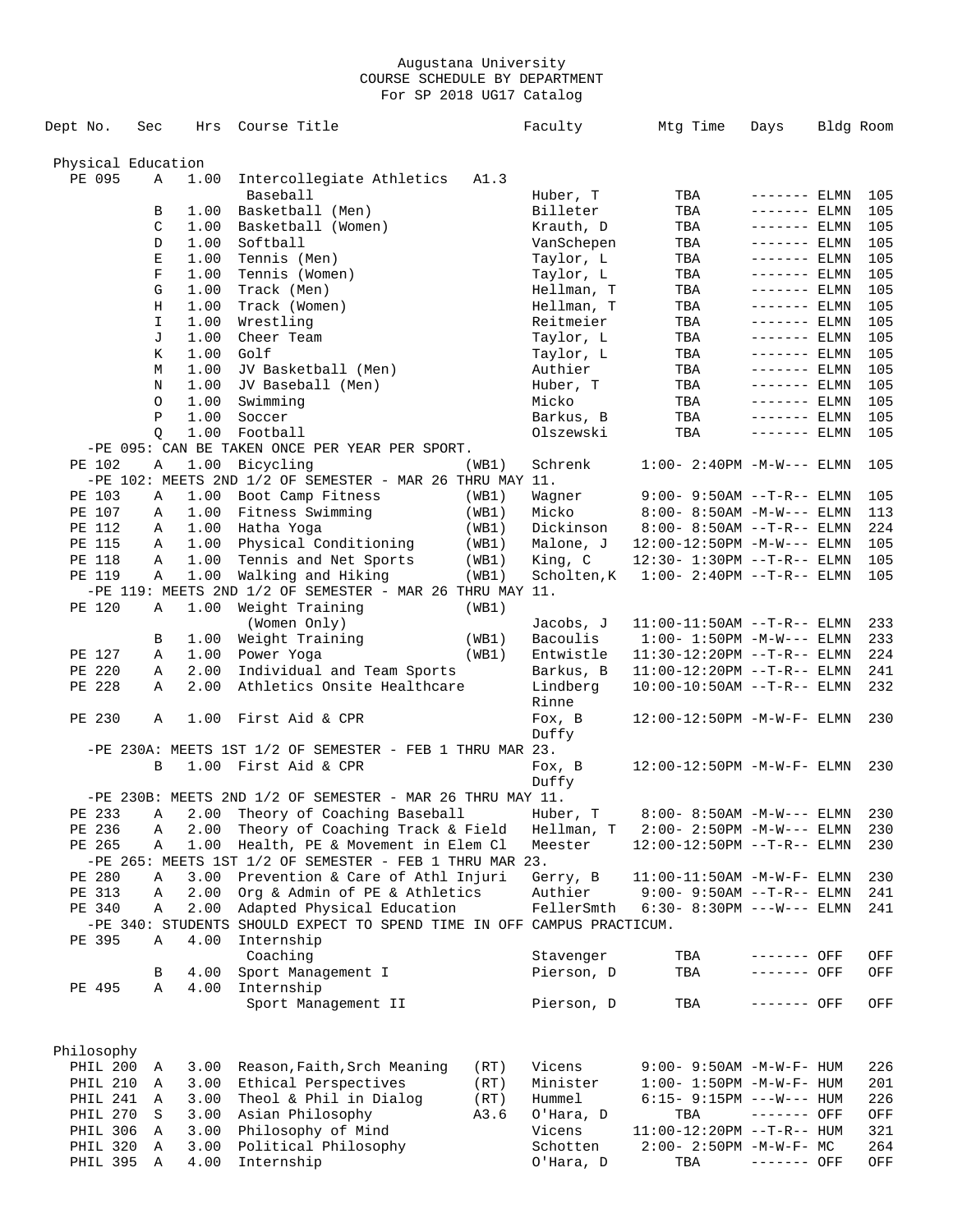| Dept No.        | Sec          |             | Hrs  | Course Title                                             |         | Faculty     | Mtg Time                          | Days         | Bldg Room |            |
|-----------------|--------------|-------------|------|----------------------------------------------------------|---------|-------------|-----------------------------------|--------------|-----------|------------|
|                 |              |             |      |                                                          |         |             |                                   |              |           |            |
| Physics         |              |             |      |                                                          |         |             |                                   |              |           |            |
| <b>PHYS 202</b> | Α            |             | 4.00 | Physics Life Sci II(w/Calc)                              |         | Engebretsn  | $1:00 - 1:50PM -M-W-F-$ FSC       |              |           | 370        |
|                 |              |             |      |                                                          |         | Engebretsn  | $9:00-10:50AM$ --T---- FSC        |              |           | 353        |
|                 | B            |             | 4.00 | Physics Life Sci II(w/Calc)                              |         | Engebretsn  | $1:00 - 1:50PM - M - W - F - FSC$ |              |           | 370        |
|                 |              |             |      |                                                          |         | Engebretsn  | $11:00-12:50PM$ --T---- FSC       |              |           | 353        |
| <b>PHYS 221</b> | A            |             | 4.00 | General Physics I                                        | (NS)    | Engebretsn  | $12:00-12:50PM -M-W-F- FSC$       |              |           | 376        |
|                 |              |             |      |                                                          |         | Engebretsn  | $8:30-10:20AM$ ----R-- FSC        |              |           | 353        |
| <b>PHYS 222</b> | Α            |             | 4.00 | General Physics II                                       |         | Alton       | $1:00 - 1:50PM - M - W - F - FSC$ |              |           | 376        |
|                 |              |             |      |                                                          |         | Alton       | $11:00-12:50PM$ ----R-- FSC       |              |           | 353        |
|                 |              |             | 3.00 |                                                          |         |             |                                   |              |           | 116        |
| PHYS 341        | Α            |             |      | Analytical Mechanics                                     |         | Grau, N     | $1:00 - 1:50PM -M-W-F - FSC$      |              |           |            |
| PHYS 371        | Α            |             | 3.00 | Modern Physics I                                         |         | Grau, N     | $9:00 - 9:50AM - M-W-F - FSC$     |              |           | 371<br>356 |
| PHYS 381        | Α            |             | 3.00 | Advanced Laboratory                                      | (W)     | Alton       | $1:00 - 5:00PM -T-R--FSC$         |              |           |            |
|                 |              |             |      |                                                          |         | Engebretsn  |                                   |              |           |            |
| <b>PHYS 391</b> | Α            |             | 3.00 | Senior Thesis                                            |         | Alton       | TBA                               | ------- OFF  |           | OFF        |
| <b>PHYS 395</b> | Α            |             | 4.00 | Internship                                               |         | Alton       | TBA                               | ------- OFF  |           | OFF        |
|                 |              |             |      |                                                          |         |             |                                   |              |           |            |
|                 |              |             |      |                                                          |         |             |                                   |              |           |            |
| Psychology      |              |             |      |                                                          |         |             |                                   |              |           |            |
| <b>PSYC 115</b> | Α            |             | 3.00 | General Psychology                                       | (SS)    | Zell, A     | 12:00-12:50PM -M-W-F- MC          |              |           | 255        |
|                 | B            |             | 3.00 | General Psychology                                       | (SS)    | Zell, A     | $1:00 - 1:50PM - M - W - F - MC$  |              |           | 255        |
| <b>PSYC 210</b> | A            |             | 3.00 | Life-Span Human Development (WB)                         |         | Hanna       | $8:00 - 8:50AM - M - W - F - MC$  |              |           | 253        |
|                 | B            |             | 3.00 | Life-Span Human Development (WB)                         |         | Hanna       | $9:00 - 9:50AM - M - W - F - MC$  |              |           | 253        |
|                 | C            |             | 3.00 | Life-Span Human Development (WB)                         |         | Jeppsen     | $11:00-12:20PM$ --T-R-- MC        |              |           | 257        |
|                 | D            |             | 3.00 | Life-Span Human Development (WB)                         |         | Jeppsen     | $1:00-2:20PM -T-R--MC$            |              |           | 257        |
| <b>PSYC 250</b> | Α            |             | 3.00 | Social Psychology                                        |         | Zell, A     | $9:00 - 9:50AM - M - W - F - MC$  |              |           | 255        |
| <b>PSYC 270</b> | Α            |             | 4.00 | Statistics                                               |         | Sorenson, D | 8:00- 8:50AM -M-W-F- MC           |              |           | 153        |
|                 | B            |             | 4.00 | Statistics                                               |         | Sorenson, D | 9:00- 9:50AM -M-W-F- MC           |              |           | 153        |
|                 |              |             |      | -PSYC 270: MUST ALSO REGISTER FOR PSYC 270L LAB SECTION. |         |             |                                   |              |           |            |
| PSYC 270L A     |              |             | 0.00 | PSYC 270: Lab                                            |         | Sorenson, D | $7:00-7:50PM$ ---W--- MC          |              |           | 001        |
|                 | B            |             | 0.00 | PSYC 270: Lab                                            |         | Sorenson, D | 9:00- 9:50AM ----R-- MC           |              |           | 001        |
|                 | C            |             | 0.00 | PSYC 270: Lab                                            |         | Sorenson, D | $10:00-10:50AM$ ----R-- MC        |              |           | 001        |
| <b>PSYC 271</b> | Α            |             | 4.00 | Research Methods                                         |         | Babcock, E  |                                   |              |           | 157        |
|                 |              |             |      |                                                          | (W)     |             | 8:00- 8:50AM -M-WRF- MC           |              |           |            |
|                 | B            |             | 4.00 | Research Methods                                         | (W)     | Babcock, E  | 9:00- 9:50AM -M-WRF- MC           |              |           | 157        |
| <b>PSYC 297</b> | Α            |             | 3.00 | TOPICS:                                                  |         |             |                                   |              |           |            |
|                 |              |             |      | Evolutionary Psychology                                  |         | Hanna       | $1:00-2:20PM --T-R--MC$           |              |           | 102        |
| <b>PSYC 335</b> | Α            |             | 3.00 | Human Relations                                          | A1.2    | Jeppsen     | $8:30-9:50AM --T-R--MC$           |              |           | 257        |
| <b>PSYC 345</b> | Α            |             | 3.00 | Sensation and Perception                                 |         | Babcock, E  | $1:00-1:50PM -M-W-F-MC$           |              |           | 153        |
| PSYC 391        | Α            |             | 4.00 | Practicum                                                |         | Jeppsen     | TBA                               | ------- OFF  |           | OFF        |
| <b>PSYC 393</b> | Α            |             | 3.00 | Directed Research I                                      |         | Jeppsen     | TBA                               | ------- OFF  |           | OFF        |
| PSYC 394        | Α            |             | 3.00 | Directed Research II                                     |         | Jeppsen     | TBA                               | ------- OFF  |           | OFF        |
| <b>PSYC 395</b> | Α            |             | 4.00 | Internship                                               |         | Jeppsen     | TBA                               | ------- OFF  |           | OFF        |
|                 |              |             |      |                                                          |         |             |                                   |              |           |            |
|                 |              |             |      |                                                          |         |             |                                   |              |           |            |
| Religion        |              |             |      |                                                          |         |             |                                   |              |           |            |
| RELI 110        | Α            |             | 3.00 | Exploring Christian Faith                                | (CT)    | Bowman, R   | $1:00 - 2:20PM -T-R--HUM$         |              |           | 226        |
|                 | B            |             | 3.00 | Exploring Christian Faith                                | (CT)    | Bowman, R   | $3:00-4:20PM -T-R--HUM$           |              |           | 226        |
|                 | $\mathsf C$  |             | 3.00 | Exploring Christian Faith                                | (CT)    | Hummel      | 8:00- 8:50AM -M-W-F- HUM          |              |           | 226        |
|                 | D            |             | 3.00 | Exploring Christian Faith                                | (CT)    | Hummel      | 12:00-12:50PM -M-W-F- HUM         |              |           | 226        |
|                 | $\mathbf E$  |             | 3.00 | Exploring Christian Faith                                | (CT)    | Haar, M     | 9:00- 9:50AM -M-W-F- HUM          |              |           | 201        |
| RELI 200        |              | Α           | 3.00 | Reason, Faith, Srch Meaning                              | (RT)    | Vicens      | $9:00 - 9:50AM - M - W - F - HUM$ |              |           | 226        |
| RELI 210        | A            |             | 3.00 | Ethical Perspectives                                     | (RT)    | Minister    | $1:00 - 1:50PM - M - W - F - HUM$ |              |           | 201        |
| RELI 218        | Α            |             | 3.00 | Hope and the Future                                      | (W)(RT) | Swanson, R  | $9:00 - 9:50AM - M - W - F - HUM$ |              |           | 202        |
| RELI 241        |              | $\mathbb A$ | 3.00 | Theology & Philos in Dialog (RT)                         |         | Hummel      | $6:15-9:15PM$ ---W--- HUM         |              |           | 226        |
|                 |              |             |      | Different Voices:                                        |         |             | $8:30 - 9:50AM -T-R-- HUM$        |              |           |            |
| RELI 248        | $\mathbf{A}$ |             | 3.00 |                                                          | (RT)    | Haar, M     |                                   |              |           | 201        |
|                 |              |             |      | Christianity, Atheism, WorldRelign                       |         |             |                                   |              |           |            |
| RELI 341        | A            |             | 3.00 | Explore Hinduism & Buddhism (NW)                         |         | Haar, M     | 11:00-12:20PM --T-R-- HUM         |              |           | 201        |
| RELI 395        | Α            |             | 3.00 | Internship                                               |         | O'Hara, D   | TBA                               | $------$ OFF |           | OFF        |
| RELI 400        | A            |             | 3.00 | Senior Thesis                                            |         | O'Hara, D   | TBA                               | ------- OFF  |           | OFF        |
|                 |              |             |      |                                                          |         |             |                                   |              |           |            |
|                 |              |             |      |                                                          |         |             |                                   |              |           |            |
| Sociology       |              |             |      |                                                          |         |             |                                   |              |           |            |
| SOCI 110        | A            |             | 3.00 | Contemporary Society                                     | (SS)    | Bunger      | $11:00-12:20PM$ --T-R-- MC        |              |           | 202        |
|                 | B            |             | 3.00 | Contemporary Society                                     | (SS)    | Schrader, S | 8:00- 8:50AM -M-W-F- MC           |              |           | 257        |
|                 |              | C           | 3.00 | Contemporary Society                                     | (SS)    | Schrader, S | $9:00 - 9:50AM - M - W - F - MC$  |              |           | 257        |
|                 |              |             |      |                                                          |         |             |                                   |              |           |            |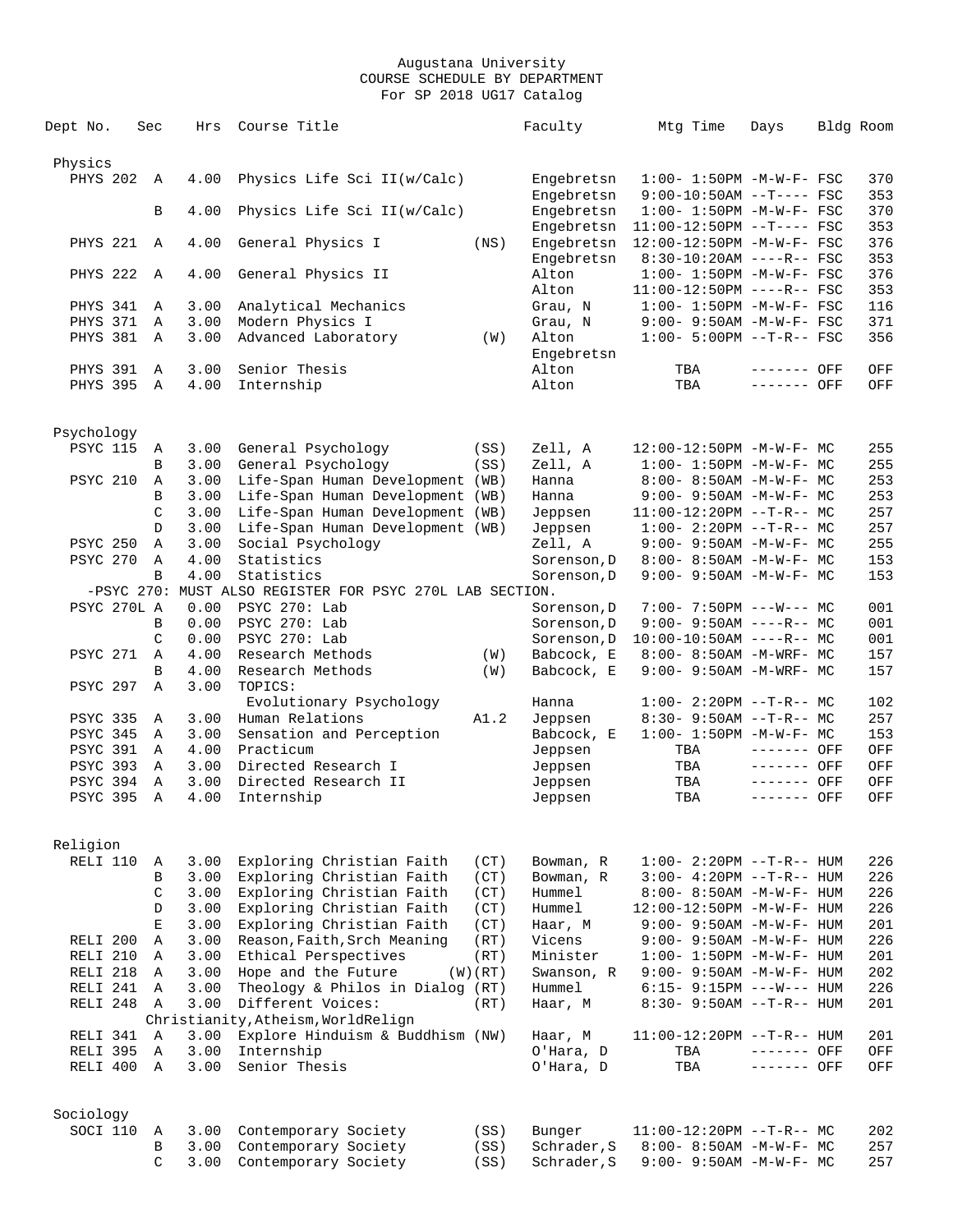| Dept No.          | Sec            | Hrs              | Course Title                                                   | Faculty     | Mtg Time                            | Days         | Bldg Room |      |
|-------------------|----------------|------------------|----------------------------------------------------------------|-------------|-------------------------------------|--------------|-----------|------|
|                   | D              | 3.00             | Contemporary Society<br>(SS)                                   | Ly, C       | $1:00 - 1:50PM -M-W-F - MC$         |              |           | 253  |
| SOCI 280          | Α              | 3.00             | Race, Ethnicity & Multiculturali                               | Swart, W    | $11:00-11:50AM$ -M-W-F- CWS         |              |           | 108  |
| SOCI 320          | Α              | 3.00             | Native American Social Sys<br>(NW)                             | Hanson, J   | $12:00-12:50PM -M-W-F-MC$           |              |           | 202  |
|                   | B              | 3.00             | Native American Social Sys<br>(NW)                             | Bunger      | $6:00 - 9:00PM -M--- MC$            |              |           | 202  |
|                   | $\mathcal{C}$  | 3.00             | Native American Social Sys<br>(NW)                             | Bunger      | $6:00-9:00PM$ --T---- MC            |              |           | 201  |
| SOCI 330          | $\mathbb{A}$   | 3.00             | Race & Gender in Med & Hlth Care                               | Ly, C       | $2:00 - 2:50PM -M-W-F-MC$           |              |           | 253  |
| SOCI 340          | Α              | 4.00             | Social Inequality                                              | Ly, C       | $1:00-2:50PM --T-R--MC$             |              |           | 157  |
| SOCI 395          | $\mathbb{A}$   | 4.00             | Internship                                                     | Swart, W    | TBA                                 | ------- OFF  |           | OFF  |
| Spanish           |                |                  |                                                                |             |                                     |              |           |      |
| SPAN 111          | Α              | 3.00             | Intro to Spanish II<br>(L2)                                    | Oqdie       | 8:00- 8:50AM -M-W-F- HUM            |              |           | 301  |
|                   | В              | 3.00             | Intro to Spanish II<br>(L2)                                    | Ogdie       | 9:00- 9:50AM -M-W-F- HUM            |              |           | 301  |
|                   | C              | 3.00             | Intro to Spanish II<br>(L2)                                    | Patteson    | 12:00-12:50PM -M-W-F- HUM           |              |           | 325  |
|                   | $\mathbb D$    | 3.00             | Intro to Spanish II<br>(L2)                                    | Patteson    | $1:00 - 1:50PM - M - W - F - HUM$   |              |           | 325  |
|                   | $\mathbf E$    | 3.00             | Intro to Spanish II<br>(L2)                                    | Ogdie       | 2:00- 2:50PM -M-W-F- HUM            |              |           | 301  |
| SPAN 211          | Α              | 4.00             | Intermediate Spanish II                                        | Rueter      | $8:00 - 9:50AM -T-R-- HUM$          |              |           | 325  |
|                   | B              | 4.00             | Intermediate Spanish II                                        | Rueter      | $1:00 - 2:50PM -T-R--HUM$           |              |           | 325  |
| SPAN 297          | Α              | 3.00             | Topics in Hispanic Civ & Culture                               |             |                                     |              |           |      |
|                   |                |                  | Business Spanish                                               | Ogdie       | 12:00-12:50PM -M-W-F- HUM           |              |           | 301  |
| SPAN 340          | Α              | 3.00             | Spanish Civilization & Culture                                 | Rueter      | $11:00-12:20PM$ --T-R-- HUM         |              |           | 325  |
| <b>SPAN 395</b>   | Α              | 4.00             | Internship                                                     | Rueter      | TBA                                 | ------- OFF  |           | OFF  |
| SPAN 396          | $\mathbb{A}$   | 3.00             | Topics in Hispanic Lit:<br>(LT)                                |             |                                     |              |           |      |
|                   |                |                  | Narcotraffic, Cultr, Narcocultura                              | Patteson    | $9:00 - 9:50AM - M - W - F - HUM$   |              |           | 325  |
| SPAN 400          | $\mathbb A$    | 1.00             | Honors Thesis                                                  | Rueter      | TBA                                 | ------- OFF  |           | OFF  |
| Special Education |                |                  |                                                                |             |                                     |              |           |      |
| SPED 120          | $\overline{A}$ | 3.00             | Intro to Special Education                                     |             | Johnson, M 11:00-12:20PM --T-R-- MC |              |           | 255  |
| SPED 236          | A              | 3.00             | Foundations of LD and CI                                       | Powers      | $1:00 - 1:50PM - M - W - F - MC$    |              |           | 164  |
| SPED 240          | $\mathbb{A}$   | 3.00             | Teaching in Inclusive Schools                                  | Johnson, M  | $1:00-2:20PM -T-R--MC$              |              |           | 255  |
| SPED 301          | Α              | 3.00             | IEP Development                                                | Powers      | $2:00 - 2:50PM -M-W-F - MC$         |              |           | 164  |
| SPED 357          | $\mathbb{A}$   | 3.00             | Methods in ASD and EBD                                         | Cook, K     | $8:30 - 9:50AM -T-R-- MC$           |              |           | 253  |
| SPED 487          | Α              | 12.00            | Student Teach: Special Education                               | Fiala, R    | TBA                                 | ------- OFF  |           | OFF  |
|                   |                |                  | -SPED 487: SIGNATURE OF FIELD EXPERIENCE COORDINATOR REOUIRED. |             |                                     |              |           |      |
| Theatre           |                |                  |                                                                |             |                                     |              |           |      |
| THEA 095          | Α              | 1.00             | Theatre Backstage Practicum                                    | Ftzsmmn, RJ | $7:00-10:00PM$ ---W--- EMC          |              |           | 207  |
| THEA 096          | Α              | 1.00             | Theatre Performance Practicum                                  | Workman, D  | TBA                                 | $------$ EMC |           | 207  |
| THEA 097          | Α              | 1.00             | Theatre Perf Lead Role<br>A3.5b                                | Workman, D  | TBA                                 | $------$ EMC |           | 207  |
| THEA 117          | Α              | 3.00             | Acting I<br>(A)                                                | Workman, D  | $11:00-12:20PM$ --T-R-- EMC         |              |           | 203  |
| THEA 137          | $\mathbb{A}$   | 3.00             | Costuming & Make-Up Fundamentals                               | Bakke, C    | $1:00 - 2:20PM -T-R--EMC$           |              |           | 202  |
| THEA 217          | Α              | 3.00             | Acting II                                                      | Workman, D  | $2:00 - 2:50PM -M-W-F-EMC$          |              |           | 203  |
| THEA 234 A        |                | 3.00             | Theatre and Community                                          | Ftzsmmn, J  | $1:00 - 1:50PM - M - W - F - EMC$   |              |           | 203  |
|                   |                | Service & Values |                                                                |             |                                     |              |           |      |
| THEA 322          | A              | 3.00             | Acting IV                                                      | Ftzsmmn, J  | $1:00 - 2:20PM -T-R--EMC$           |              |           | 203  |
| THEA 340          | Α              | 3.00             | Stage Management                                               | Ftzsmmn, RJ | $8:30 - 9:50AM -T-R--EMC$           |              |           | 200C |

### **GRADUATE COURSES**

| Accounting                            |  |                                                               |  |            |                                        |             |     |
|---------------------------------------|--|---------------------------------------------------------------|--|------------|----------------------------------------|-------------|-----|
| ACCT 545 A 3.00 Corporate Tax         |  |                                                               |  |            | $Hybertson$ $12:00-1:50PM$ $-M-W-F-MC$ |             | 101 |
|                                       |  | $-$ ACCT 545: MEETS 2ND 1/2 OF SEMESTER - MAR 26 THRU MAY 17. |  |            |                                        |             |     |
| ACCT 649 A 3.00 Auditing              |  |                                                               |  | Olson, A   | 8:00- 9:50AM -M-W-F- MC                |             | 101 |
|                                       |  | $-$ ACCT 649: MEETS 2ND 1/2 OF SEMESTER - MAR 26 THRU MAY 17. |  |            |                                        |             |     |
| ACCT 695 A 3.00 Accounting Internship |  |                                                               |  | Gardner, S | TBA                                    | ------- OFF | OFF |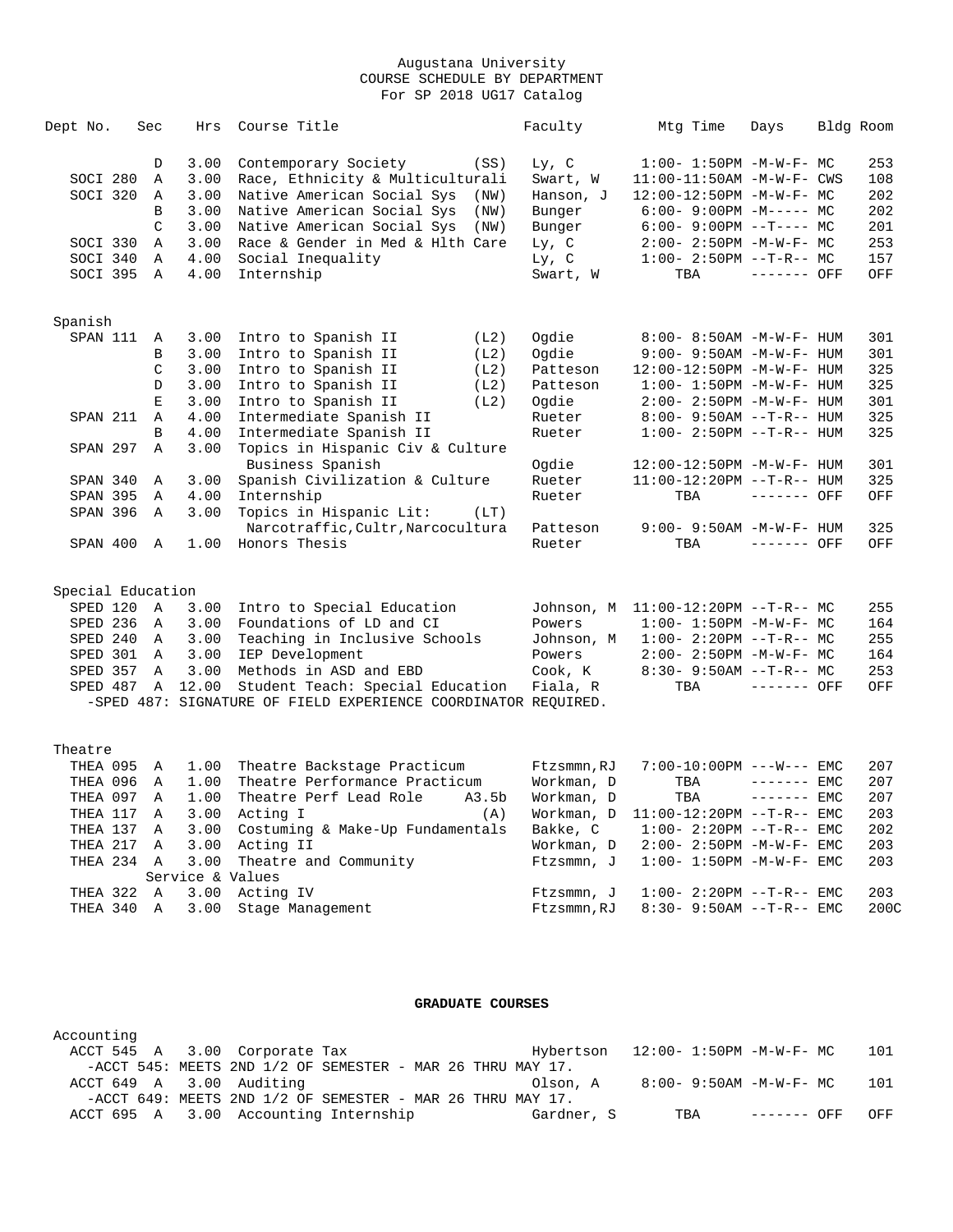| Dept No.  |             | Sec | Hrs                     | Course Title                                               | Faculty                  | Mtg Time                    | Days                       | Bldg Room           |
|-----------|-------------|-----|-------------------------|------------------------------------------------------------|--------------------------|-----------------------------|----------------------------|---------------------|
|           |             |     | Business Administration |                                                            |                          |                             |                            |                     |
|           | BSAD 580 A  |     | 3.00                    | Business Law II                                            | Harris, J                | $2:00 - 2:50PM -M-W-F - MC$ |                            | 101                 |
|           |             |     | Communication Studies   |                                                            |                          |                             |                            |                     |
|           | COMM 665 A  |     | 3.00                    | Advanced Public Relations                                  | Nitz, M                  | $6:00 - 8:30PM -T--- HUM$   |                            | 123                 |
| Education |             |     |                         |                                                            |                          |                             |                            |                     |
| EDUC 600  |             | Α   | 3.00                    | Intro to Graduate Research                                 | Syed                     | TBA                         | ------- OFF                | ONLN                |
|           |             | B   | 3.00                    | Intro to Graduate Research                                 | Uhing, B                 | TBA                         | ------- OFF                | ONLN                |
| EDUC 601  |             | Α   | 3.00                    | History/Philosophy of Education                            | Hennard                  | TBA                         | ------- OFF                | ONLN                |
|           |             | B   | 3.00                    | History/Philosophy of Education                            | Soukup, M                | TBA                         | ------- OFF                | ONLN                |
| EDUC 607  |             | Α   | 3.00                    | Foundations & Princ of Curriculm                           | Cook, K                  | TBA                         | ------- OFF                | ONLN                |
|           |             | B   | 3.00                    | Foundations & Princ of Curriculm                           | Cook, K                  | TBA                         | ------- OFF                | ONLN                |
| EDUC 610  |             | Α   | 3.00                    | Issues in Education                                        | Powers                   | TBA                         | ------- OFF                | ONLN                |
|           |             | B   | 3.00                    | Issues in Education                                        | Uthe-Burow               | TBA                         | ------- OFF                | ONLN                |
| EDUC 611  |             | Α   | 3.00                    | Differentiation and Diversity                              | D'Souza                  | TBA                         | ------- OFF                | ONLN                |
|           |             | B   | 3.00                    | Differentiation and Diversity                              | Manning                  | TBA                         | ------- OFF                | ONLN                |
|           | EDUC 6110 A |     | 3.00                    | STEM Fundamentals                                          | LearnerEdg               | TBA                         | ------- OFF                | ONLN                |
|           |             | B   | 3.00                    | STEM Fundamentals                                          | LearnerEdg               | TBA                         | ------- OFF                | ONLN                |
|           | EDUC 6111 A |     | 3.00                    | STEM Bridges                                               | LearnerEdg               | TBA                         | ------- OFF                | ONLN                |
|           |             | B   | 3.00                    | STEM Bridges                                               | LearnerEdg               | TBA                         | ------- OFF                | ONLN                |
|           | EDUC 6112 A |     | 3.00                    | STEM Implementation                                        | LearnerEdg               | TBA                         | ------- OFF                | ONLN                |
|           |             | B   | 3.00                    | STEM Implementation                                        | LearnerEdg               | TBA                         | ------- OFF                | ONLN                |
|           | EDUC 6120 A |     | 3.00                    | Tech & the 21st Century Learner                            | LearnerEdg               | TBA                         | ------- OFF                | ONLN                |
|           |             | B   | 3.00                    | Tech & the 21st Century Learner                            | LearnerEdg               | TBA                         | ------- OFF                | ONLN                |
|           | EDUC 6121 A |     | 3.00                    | Web Based Instruction                                      | LearnerEdg               | TBA                         | ------- OFF                | ONLN                |
|           |             | B   | 3.00                    | Web Based Instruction                                      | LearnerEdg               | TBA                         | ------- OFF                | ONLN                |
|           | EDUC 6122 A |     | 3.00                    | Instructional Technology Tools                             | LearnerEdg               | TBA                         | ------- OFF                | ONLN                |
|           |             | B   | 3.00                    | Instructional Technology Tools                             | LearnerEdg               | TBA                         | ------- OFF                | ONLN                |
|           | EDUC 6130 A |     | 3.00                    | RTI: Response to Intervention                              | LearnerEdg               | TBA                         | ------- OFF                | ONLN                |
|           |             | B   | 3.00                    | RTI: Response to Intervention                              | LearnerEdg               | TBA                         | ------- OFF                | ONLN                |
|           | EDUC 6131 A | B   | 3.00                    | The Brain & Best Pract Teaching                            | LearnerEdg               | TBA                         | ------- OFF                | ONLN                |
|           |             |     | 3.00                    | The Brain & Best Pract Teaching                            | LearnerEdg               | TBA                         | ------- OFF                | ONLN                |
|           | EDUC 6132 A | B   | 3.00<br>3.00            | Inquiry Teaching and Learning                              | LearnerEdg               | TBA                         | ------- OFF<br>------- OFF | ONLN                |
|           | EDUC 6141 A |     | 3.00                    | Inquiry Teaching and Learning<br>Teaching Students At-Risk | LearnerEdg<br>LearnerEdg | TBA<br>TBA                  | ------- OFF                | ONLN<br><b>ONLN</b> |
|           |             | B   | 3.00                    | Teaching Students At-Risk                                  | LearnerEdg               | TBA                         | ------- OFF                | <b>ONLN</b>         |
|           | EDUC 6142 A |     | 3.00                    | Autism Spectrum Pedagogy                                   | LearnerEdg               | TBA                         | ------- OFF                | ONLN                |
|           |             | B   | 3.00                    | Autism Spectrum Pedagogy                                   | LearnerEdg               | TBA                         | ------- OFF                | ONLN                |
| EDUC 615  |             | Α   | 3.00                    | Technology in Education                                    | Sun, L                   | TBA                         | ------- OFF                | ONLN                |
|           |             | В   | 3.00                    | Technology in Education                                    | Thomas, A                | TBA                         | ------- OFF                | ONLN                |
|           |             | C   | 3.00                    | Technology in Education                                    | Whiting                  | TBA                         | ------- OFF                | ONLN                |
|           | EDUC 6150 A |     | 3.00                    | Lit Assess & Teacher Practice                              | LearnerEdg               | TBA                         | ------- OFF                | ONLN                |
|           |             | B   | 3.00                    | Lit Assess & Teacher Practice                              | LearnerEdg               | TBA                         | ------- OFF                | ONLN                |
|           | EDUC 6151 A |     | 3.00                    | Read Undrstnd: Comprehen InstK-12                          | LearnerEdg               | TBA                         | ------- OFF                | ONLN                |
|           |             | B   | 3.00                    | Read Undrstnd: Comprehen InstK-12                          | LearnerEdg               | TBA                         | ------- OFF                | ONLN                |
|           | EDUC 6152 A |     | 3.00                    | Teaching Reading in Content Area                           | LearnerEdg               | TBA                         | ------- OFF                | ONLN                |
|           |             | B   | 3.00                    | Teaching Reading in Content Area                           | LearnerEdg               | TBA                         | ------- OFF                | ONLN                |
| EDUC 659  |             | C   | 1.00                    | Workshop:                                                  |                          |                             |                            |                     |
|           |             |     |                         | How to Personalize Learning                                | Staff                    | TBA                         | ------- OFF                | OFF                 |
| EDUC 695  |             | Α   | 3.00                    | Research Synthesis Project                                 | Andrews, SE              | TBA                         | ------- OFF                | ONLN                |
|           |             | В   | 3.00                    | Research Synthesis Project                                 | Kinsinger                | TBA                         | ------- OFF                | ONLN                |
|           |             | C   | 3.00                    | Research Synthesis Project                                 | Syed                     | TBA                         | ------- OFF                | ONLN                |
|           |             | D   | 3.00                    | Research Synthesis Project                                 | Syed                     | TBA                         | ------- OFF                | ONLN                |
|           |             | Е   | 3.00                    | Research Synthesis Project                                 | Dykstra                  | TBA                         | ------- OFF                | ONLN                |
|           |             | F   | 3.00                    | Research Synthesis Project                                 | Schultz, S               | TBA                         | ------- OFF                | ONLN                |
|           |             | G   | 3.00                    | Research Synthesis Project                                 | Hennard                  | TBA                         | ------- OFF                | ONLN                |
|           |             |     |                         |                                                            |                          |                             |                            |                     |

Genetic Counseling

Berninger